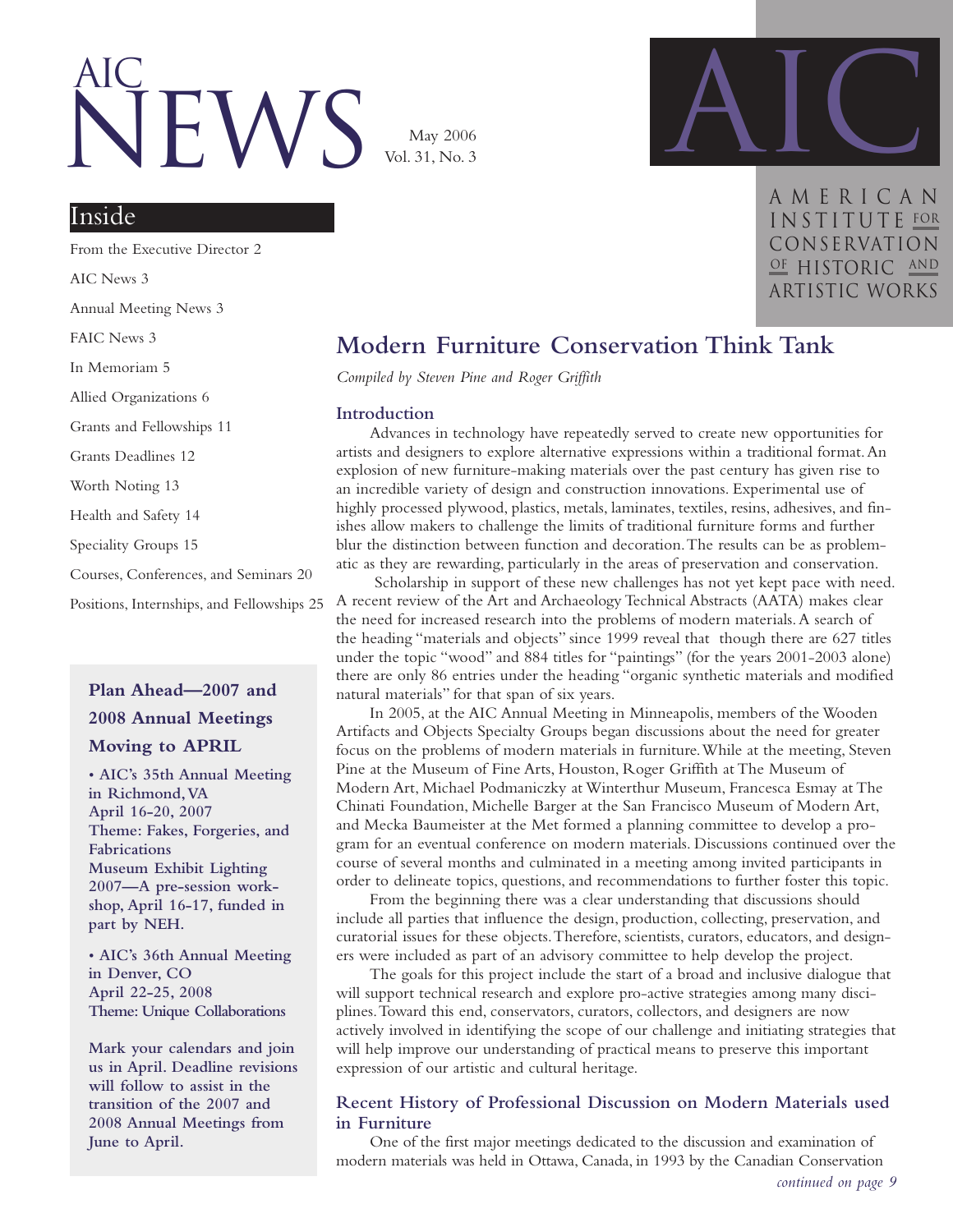*AIC News* (ISSN 1060-3247) is published bi-monthly by the American Institute for Conservation of Historic & Artistic Works, 1717 K Street, NW, Ste. 200,Washington, D.C. 20036, (202) 452–9545; Fax: (202) 452–9328; info@aic-faic.org; www.aic-faic.org

Periodicals postage paid at Washington, D.C. Postmaster: Send address changes to: *AIC News* 1717 K Street, NW, Suite 200 Washington, D.C. 20036

*AIC News* is mailed to members for \$18 per year as a portion of annual membership dues. Opinions expressed in the *AIC News* are those of the contributors and not official statements of the AIC. Responsibility for the materials/methods described herein rests solely with the contributors. **Deadline for July editorial submissions (jandruzzi@aic-faic.org): June 1, 2006.** We reserve the right to edit for brevity and clarity.

#### **ADVERTISING**

AIC accepts position-available ads only from equal opportunity employers.All position ads must conform to the standards for equal opportunity employment.The cost of Internships and Fellowships, Positions Available, and Classified Ads is: \$1.05 per word for members and \$2.15 per word for nonmembers; the minimum charge is \$75. The cost of advertising in Supplier's Corner is \$175 for 100 words.The cost of display ads is: 1/6 page \$215; 1/3 page \$360; 1/2 page \$445; 2/3 page \$570; full page \$695.

Deadlines for advertising copy are: February 10, April 10, June 10, August 10, October 10, and December 10.

All ads should be submitted to Ruth Seyler at rseyler@aic-faic.org.

#### **AIC NEWS STAFF**

Lisa Goldberg, Editor Eryl P.Wentworth, Managing Editor Jennifer Andruzzi, Production Editor Ruth Seyler, Membership Director

Sheila Paige, Meetings & Design Director Jessica Oplak,Administrative Assistant © Copyright 2006. *AIC News* cannot be reproduced in its entirety without permission from AIC. Individual articles may be reproduced if permission has been granted by the owner of copyright and proper citation attributed. The paper used in this publication meets the minimum

requirements of American National Standard for Information Sciences—Permanence of Paper for Publications and Documents in Libraries and Archives, ANSI/NISO Z39.48–1992.



Emergency response has been the most pressing recent issue facing AIC since the catastrophe left in the wake of the 2005 hurricane season.Although AIC had provided emergency response training to our members even before the 2000 NEH-supported Train the Trainers programs for emergency response, it has become clear that we need to expand the concept by defining what it means to be ready as a cultural emergency responder.We need to provide a wider range of training workshops to collection care specialists and

curators as well as conservators.And, we need to be cognizant of the roles of other responders, such as FEMA and state historic preservation offices, in relation to our role as "First Preservers"—a term coined by Allen Weinstein,Archivist of the United States.

As detailed in previous AIC newsletters,AIC's initial response following Hurricane Katrina included coordination of those in the conservation community who were willing and able to help. This was facilitated by the efforts of AIC members David Goist, Bevery Perkins and other members of the Emergency Preparedness, Response and Recovery Committee (EPRRC). Members also participated in a volunteer questionnaire, which drew more than 225 responses, developed various survey forms, and assisted cultural organizations in securing emergency funds. As a member of the Heritage Emergency National Task Force,AIC also participated in regular conference calls organized by Heritage Preservation and used information gained in these calls to communicate more effectively with other responding organizations and those in need.

Since the initial response to the disaster,AIC President Nancy Odegaard and the Board of Directors have developed broad initiatives that will enable AIC to respond to future disasters with even more readiness.AIC's efforts to provide training and information to our members has increased, with the presentation of three well attended wet recovery workshops in March, and the upcoming issues session at the AIC annual meeting in June. In addition,AIC has submitted a proposal to IMLS to conduct a series of week-long Advanced Workshops in Emergency Response and Salvage at museums across the country.

AIC also continues to develop a nationwide information network of contacts and resource organizations to facilitate communication with and response by conservators for emergencies involving cultural materials within regions or states. In coming months,AIC will work to develop state-by-state response guidelines that include how to work in conjunction with government agencies such as FEMA, state historic preservation officers, and the Department of Homeland Security.AIC is reaching across organizational boundaries, through its role as chair for the On-Site Assistance Working Group for the Heritage Emergency National Task Force, which will focus on such issues as coordinating the efforts of preservation experts and maintaining and publicizing lists of specialists/volunteers.

A heartfelt thanks to everyone who assisted in the 2005 emergency response effort and who continue to seek ways to improve response efforts in the future.AIC has joined this national initiative and will continue to involve and inform our members as work proceeds.

> *—Eryl P.Wentworth Executive Director,AIC/FAIC*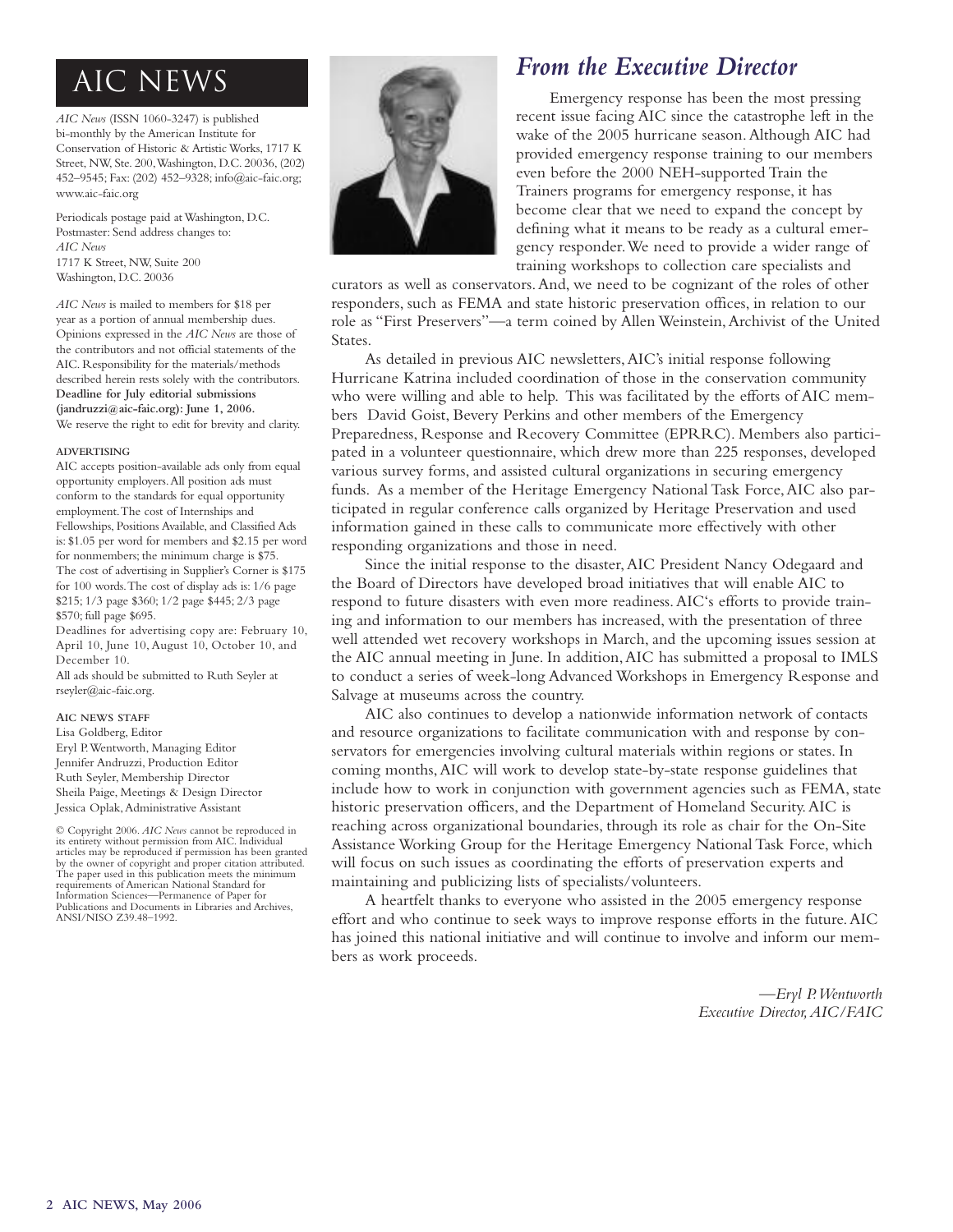#### **In Appreciation**

**AIC thanks Ann Hofstra Grogg and Susan E. Burke for serving as copy editors for the** *Journal of the American Institute for Conservation* **for ten and seven years respectively. Their skills and dedication have helped make the** *Journal* **the respected publication it is today.We wish them well in all their future endeavors.**

### *AIC News*

#### **Don't Forget to Vote**

In order to streamline the voting process and to use your dues dollars effectively,AIC has posted the 2006 Board of Directors election ballots online.We will not be mailing out ballots this year. (See list of nominees, page 14.)

Voting is open until May 16.Visit the AIC website (www.aic-faic.org) and follow the link to the "online ballot" section.You will be able to view the candidate slate, read candidate information, and download a ballot. Please follow the directions on the ballot and email, fax, or mail ballots to AIC by May 16. Only those ballots received in the AIC office on or before May 16 will be counted.

If you do not have Internet access please call AIC at (202) 452-9545 ext. 10 to request that a ballot be faxed or mailed to you.

Take a minute to download your ballot and vote—after all,AIC is YOUR association.

### *Annual Meeting News*

Call for Papers: 2007 AIC Annual Meeting General Session, Richmond, Virginia,"Fakes, Forgeries, and Fabrications" The 2007 AIC General Session will explore aspects of fakes, forgeries, and fabrications through a series of papers on historical perspectives of fakes and forgeries, methods of fabrication and detection, conservation, valuation and appraisals, legal determinations, criminal and civil investigations, marking and disposal, etc.

The program committee welcomes recommendations for potential speakers and submissions from conservators, art historians, conservation scientists, appraisers, attorneys, law enforcement, and other allied professionals. Individuals interested in submitting a paper for the General Session should prepare an abstract of no fewer than 500 words and submit it by July 21, 2006, to James Martin at martin@orionanalytical.com or to: The AIC 2007 General Session Committee c/o James Martin Orion Analytical, LLC Box 550 Williamstown, MA 01267

### *FAIC News*

#### **FAIC Awards nearly \$30,000 in Grants and Scholarships**

The Foundation of the American Institute for Conservation (FAIC) gave out 41 grants and scholarships this spring which

totaled \$29,782.The awards will support professional development, student attendance at professional meetings, lectures, and a Regional Angels project. Funding for the grants and scholarships comes from donations by AIC members, Specialty Groups, and friends, as well as earnings from invested funds.

Seven FAIC Individual Professional Development Scholarships were awarded.The recipients are:

- Susan Costello, Southern Italy Research Trip
- Michele Derrick, Metals Conservation Summer Institute
- Judith Eisenberg, "Analytical Techniques" workshop
- Ellen J. Pearlstein,Technical Study of the Rosebud Winter Count
- Sylvie Penichon, Reducing Risks to Collections
- Ken Sutherland, GCMS course
- Renee A. Stein, Stonecarving Tutorial with Peter Rockwell

Fifteen additional FAIC Individual Professional Development Scholarships were made possible by grant funding from the National Endowment for the Humanities to help support attendance at AIC workshops supported by the NEH.The recipients are:

- Rita Albertson,"Tear Repair of Paintings" workshop
- Gillian Boal, "Water and Paper" workshop
- Bart J.C. Devolder, "Tear Repair of Paintings" workshop
- Kevin Gleason,"Tear Repair of Paintings" workshop
- Heather Hamilton,"Water and Paper" workshop
- Scott Homolka,"Water and Paper" workshop
- Greg Johnson,"Adhesives for Conservation" workshop
- Stephanie Lussier,"Water and Paper" workshop
- Michael Morris,"Adhesives for Conservation" workshop
- Won Ng,"Adhesives for Conservation" workshop
- Sarah Nunberg, "Adhesives for Conservation" workshop
- Laura Rivers, "Tear Repair of Paintings" workshop
- Dawn Rogala,"Tear Repair of Paintings" workshop
- Jennifer Sainato, "Water and Paper" workshop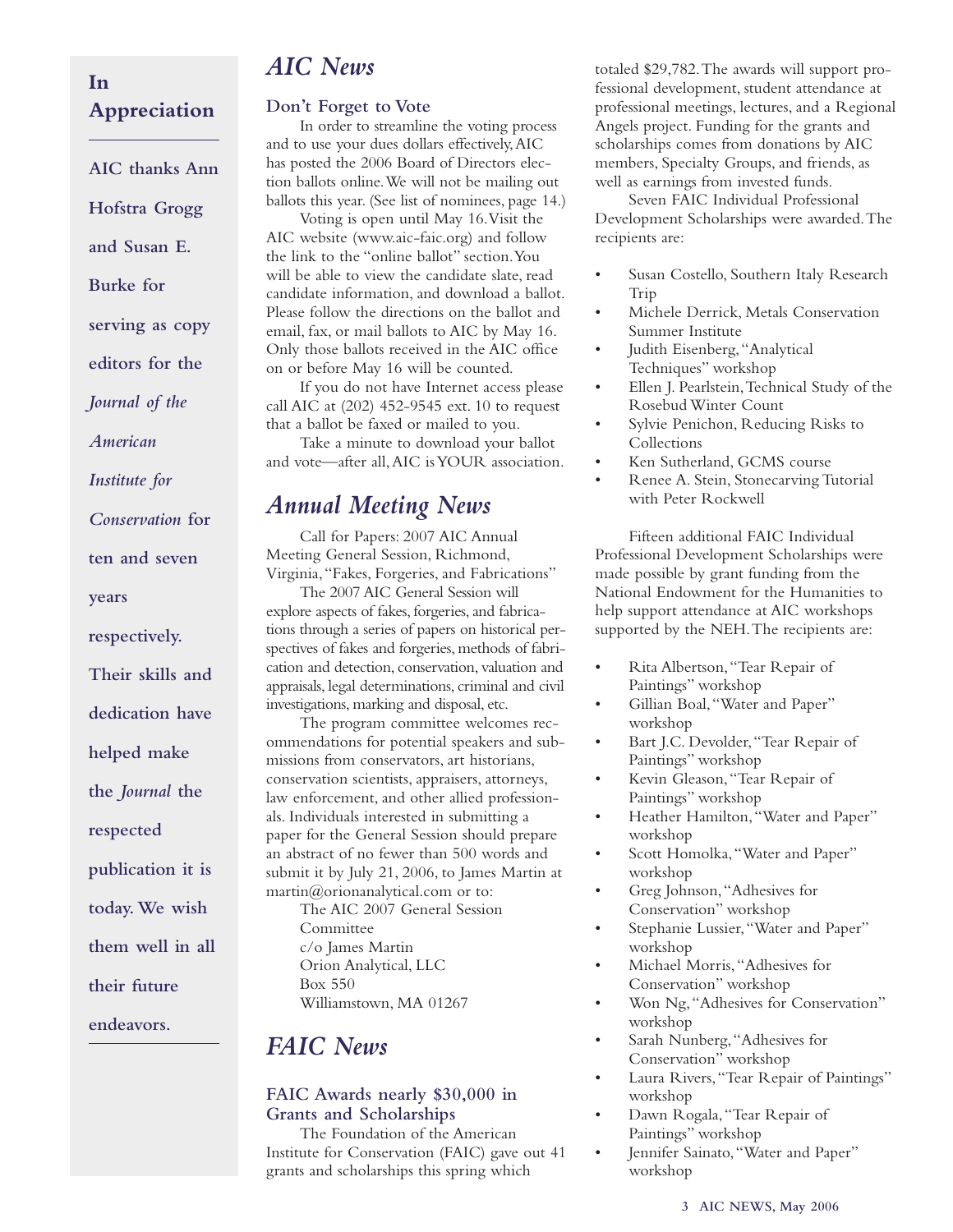**November 1 Deadline for FAIC Samuel H. Kress Conservation Publication Fellowships**

**The FAIC Samuel H. Kress Conservation Publication Fellowships offer AIC Professional Associates and Fellows support to write booklength manuscripts on conservation topics. The deadline for receipt of applications for anticipated funding for 2007 projects is November 1, 2006.**

**The fellowship awards \$25,000 to allow the recipient up to 18 months to complete a manuscript. Research should be largely complete before applying. Submission of one or more sample chapters is strongly recommended.**

**Since 1994, FAIC has**

• Mary Studt,"Water and Paper" workshop

An FAIC Regional Angels Grant was made to Morwenna Blewett to organize volunteer work at the American Legation in Morocco.

FAIC Lecture Grants were made to: Susan B. Jackson for her lecture, "Conservation of Gilded Surfaces" and to Tad D. Fallon for his lecture,"The French-American Partnership: New Perspectives on an Ancient Craft." Both lectures will be held in conjunction with the "Gilding at the Smithsonian 2006" event which will be presented in September by the Smithsonian Associates and the Society of Gilders in Washington, D.C.

With the financial support of AIC's Specialty Groups and donations from individual members, 10 FAIC George Stout Grants were made.The George Stout fund supports conservation students who wish to attend professional meetings.The recipients are:

- Amy Crist,AIC Annual Meeting
- Kara R. Dotter,AIC Annual Meeting
- Molly Gleason,AIC Annual Meeting
- Heather Hamilton,AIC Annual Meeting
- Sofia Issaeva,AIC Annual Meeting
- Marieka Kaye,AIC Annual Meeting
- Kelly Jean Keegan, Modern Paints Uncovered symposium
- Kristen Loudermilk,AIC Annual Meeting
- Kathleen Mullen,AIC Annual Meeting
- Elizabeth P.Werden,AIC Annual Meeting

Four FAIC Carolyn Horton Grants were made this year.The recipients are:

- Sylvia Rodgers Albro, researching the Zonghi Baravelli paper collection in Fabriano
- Sarah Freeman, "Water and Paper" workshop
- Chie Ito,"Microscopy for Art Conservators" workshop
- Steven Loew, "Removal of Pressure-Sensitive Tapes and Tape Stains" workshop

One FAIC Christa Gaehde Grant was made to Minah Song for the "Modern Paints Uncovered" symposium.

No FAIC Workshop Development Grants were awarded in this cycle.A special funding deadline of July 1 has been added for Individual Professional Development Scholarships for the remaining 2006 NEHfunded workshops ("Water and Paper" and

"Adhesives for Conservation").The next regular funding deadline is September 15, 2006 for:

- Individual Professional Development projects
- Workshop Development projects
- Lecture proejcts
- Regional Angels projects
- the new Small Meeting Support projects

The next Christa Gaehde and Carolyn Horton deadlines are February 1, 2007.

Because the 2007 AIC Annual Meeting will be held April 16–20, the next George Stout grant deadline has been moved up to December 15, 2006. Descriptions, guidelines, and forms are available at http://www.aicfaic.org or from the AIC office.

#### **Special Scholarship Deadline for AIC Workshops**

A special application deadline of July 1, 2006, has been established for scholarship requests to attend the "Water and Paper" and "Adhesives for Conservation" workshops.These scholarships are made possible by a grant from the National Endowment for the Humanities and are available only to United States residents.To apply, use the forms and guidelines for the "FAIC Individual Professional Development Scholarships" found on the AIC Web site (www.aic-faic.org), or from the AIC office. Applications and the required letters of support must arrive in the AIC office by July 1.

#### **Yoshiyuki Nishio Awarded 2006 FAIC Samuel H. Kress Conservation Publication Fellowship**

The Foundation of the American Institute for Conservation (FAIC) awarded a 2006 FAIC Samuel H. Kress Conservation Publications Fellowship to Yoshiyuki Nishio. Mr. Nishio is preparing a book and accompanying DVD entitled *Japanese Folding Screens*.The materials will describe the steps involved in the making of Japanese folding screens, and will also cover issues of conservation, preservation, and maintenance.The book and video will serve as a visual resource for conservators, curators, collection managers, art collectors, historians, and conservation and art students. His reference work will fill a major gap in the literature available in English or Japanese on this topic.

Yoshiyuki Nishio is a Fellow of AIC. His background combines traditional apprenticeship and academic training. Mr. Nishio received a BFA in studio art from Nihon University,Tokyo, and then apprenticed with Masako Koyano at the Art Conservation Lab in Tokyo. In 1975, Mr. Nishio won a John D. Rockefeller III Fund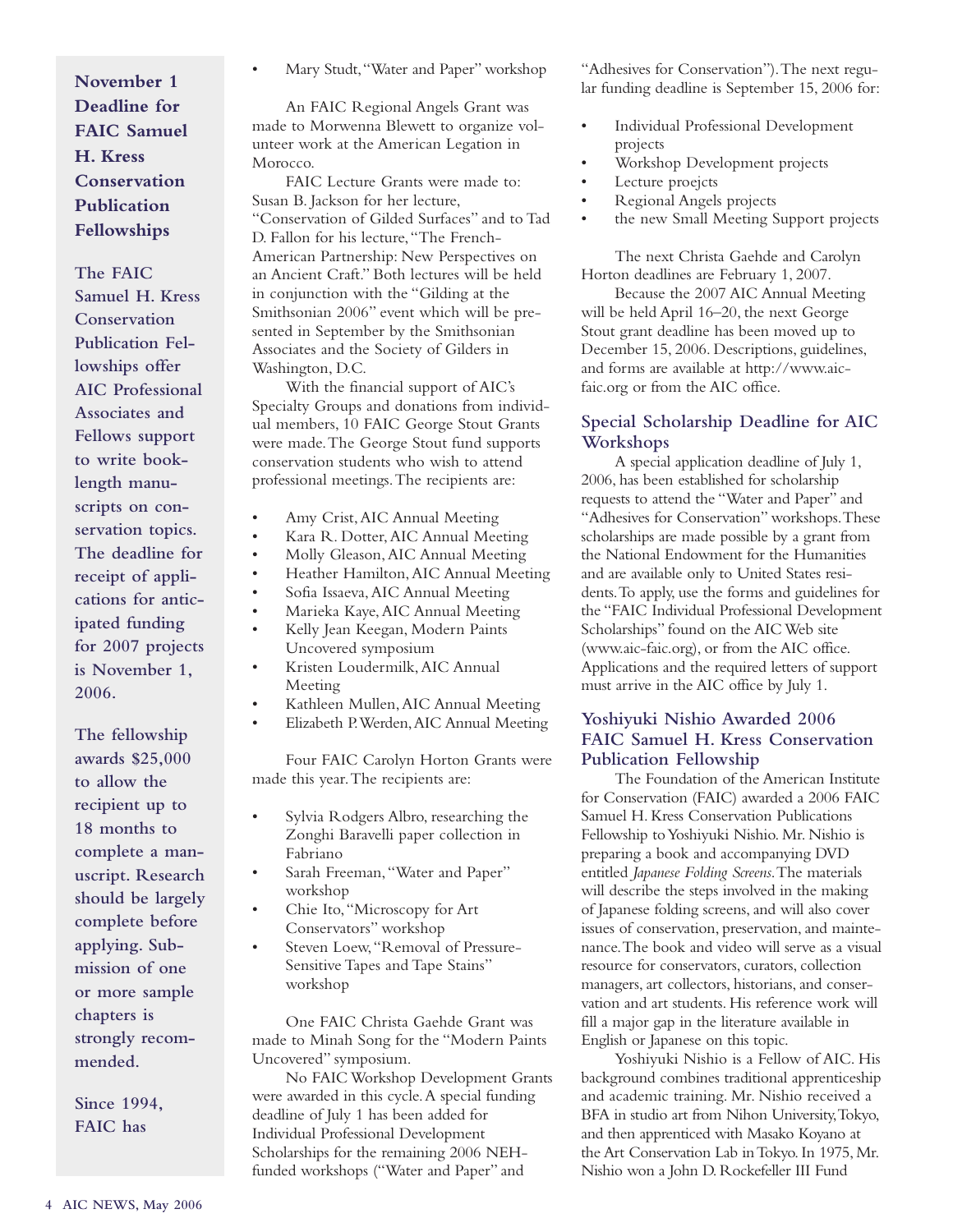**awarded 30 publication fellowships.**

**Complete guidelines and application forms are available on the AIC Web site at http://aic. stanford.edu/faic/ grants/index. html, or contact Eric Pourchot at (202) 452-9545 ext. 12; epourchot@aic-faic. org.**

Fellowship to study at the Cooperstown Graduate Program in the Conservation of Historic and Artistic Works. He worked at the Freer Gallery of Art and the Museum of Fine Arts, Boston, before establishing the Nishio Conservation Studio in Washington D.C.

### *In Memoriam*

#### **Gustav Berger (1920-2006)**

Gustav Berger, a paintings conservator known for his innovative approaches to conservation, died on March 5, 2006 at the age of 85. He was born in Vienna,Austria, on July 28, 1920, studied Civil Engineering at the Haifa Technical Institute, and was trained in photogrammetry during his military service in World War II. Berger moved to New York in 1954 and worked with Julius Lowy for two years, Kress conservator Mario Modestini for eight years (1956-1964), and assisted Frick conservator William Suhr from 1964 to 1967. Berger built one of the first hot tables in the United States for Modestini, and credited Suhr for suggesting that he invent a new adhesive. Berger noted,"Since I had gained the reputation of a troubleshooter, Suhr asked me to formulate an adhesive that would be stronger than wax, free of the hazards of aqueous glue-paste, stick to oil paint, and be reversible." He received his first research grant in 1967, and was lining paintings with BEVA 371 by 1969. BEVA (Berger ethylene vinyl acetate) became the most widely used paintings conservation adhesive by 1984, according to a survey conducted by Gerry Hedley at the Courtauld. Berger received at least 16 additional research grants, published more than 60 papers, and, for more than 20 years, taught workshops in Canada, the United Kingdom, Italy,Austria, Spain, the Netherlands, Brazil, and in locations throughout the United States. For his innovative work on the conservation of the Atlanta cyclorama he received the Georgia Governor's Award for Excellence in 1982 and a standing ovation following his paper on the cyclorama treatment at the AIC Annual Meeting. He received additional honors from the Art Restorers Association of the Netherlands, the IIC-Spanish Group, and in Poland following his treatment of the Panorama of Raclawice. Berger was made an Honorary Member of AIC in 1991.

Berger and his wife Mira always gave their time and resources generously.When I taught the introductory "block," and brought the ten Winterthur/UD first-year students to New York each year, the Bergers would plan

their vacation around our visit, give demonstrations, distribute samples and information packets, and serve tea and cakes. Diane Falvey and Lambertus Vercouteren remember that visiting professionals were received with similar generosity and they recall Berger's passion and great enthusiasm for his work. Berger trained a number of young conservators and assistants. Peter Fodera remembers him reciting poems, quoting Goethe, or humming along to pieces on the classical radio station. Gloria Giffords remembers Berger's humor and his anecdotes in various accents. Boris Sternberg posted on the studio wall "God made Gustav, and Gustav made BEVA." His co-researcher William Russell praised Berger's "uncanny ability to identify fundamental behaviors observed in a variety of contexts." Christopher Stavroudis was first drawn into the field by Berger's 1975 article on BEVA and notes,"From developing BEVA and leading the movement to improve lining techniques, to the foam rubber 'computers' that showed the distribution of stresses at tears, to the vast body of literature he has contributed to the field, he changed the mind-set we bring to problem solving in paintings conservation." He is survived by his wife, his sons Ron and Raphael, five grandchildren, and one great granddaughter.

> *—Joyce Hill Stoner jhstoner@udel.edu*

#### **Tony Werner (1911-2006)**

Alfred Emil Anthony Werner, chemist and conservation scientist, died in Hobart, Tasmania, on January 21, 2006 at the age of 94. During a long and illustrious career he was perhaps best known to the field at large as Keeper of the Research Laboratory at the British Museum from 1959 to 1975; and as the author of *The Scientific Examination of Paintings* (1952) and, in collaboration with H.J. Plenderleith, the author of the revised second edition of *The Conservation of Antiquities and Works of Art* (1971).

Werner was born in Dublin, Ireland, on June 18, 1911. His father was a professor of chemistry at Trinity College, Dublin, and Werner received his BA in chemistry with first class honors from Trinity in 1933, his MSc in 1934, and his doctorate from the University of Freiburg in 1937. He then returned to Dublin and was teaching organic chemistry at Trinity when in 1947 he answered an advertisement in *Nature* for a position as a research chemist at the National Gallery in London. In an AIC interview in 1976,Werner described buying a copy of Gettens and Stout (*Paintings Materials;A Short*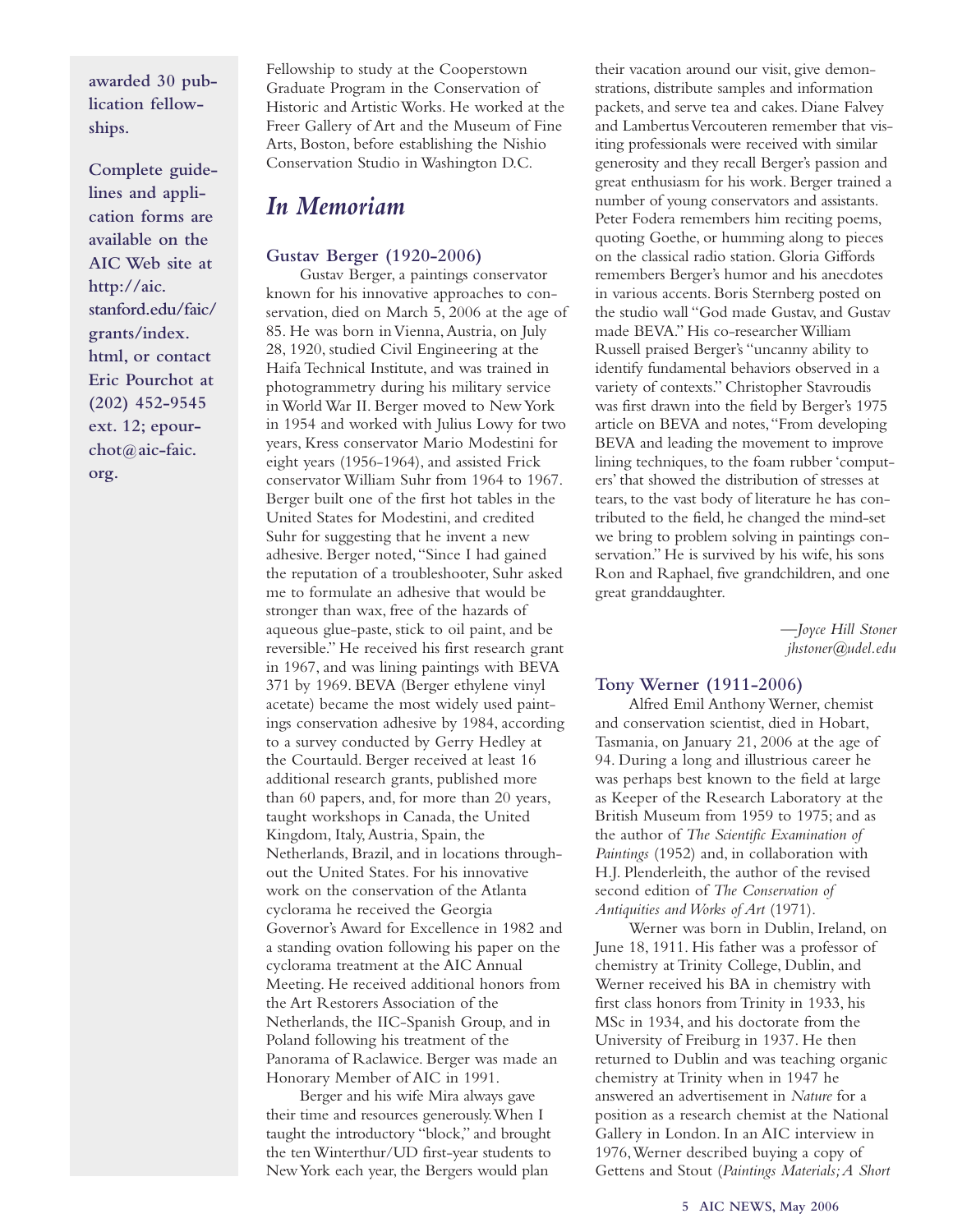*Encyclopedia*), which he read on the boat to England in order to prepare for the interview.Thus began a career of more than 30 years, involving conservation research, teaching, and travel.

In the post-war period there was a great deal of interest in the possible application of modern synthetic polymers to conservation treatments.Two of his most notable achievements were his work on synthetic varnishes and the development of a wax for use with wood, stone, and metalwork. During his time at the National Gallery he also worked on the characterization of resins and on the development of microscopic sections for paint analysis.With Joyce Plesters he was involved in the scientific examination of the Piltdown man, which led to the unmasking of the hoax when they were able to show that the staining on the teeth was not natural.

In 1954 Werner left the National Gallery for the post of Principal Scientific Officer at the British Museum, and in 1959 was appointed Keeper of the Research Laboratory. Under his Keepership many of the great treasures of Ireland including the Tara Brooch and the Ardagh Chalice were studied and conserved. He also instituted a project to study the composition of copper alloys in antiquities and the results of the laboratory's work on the Sutton Hoo ship burial were published in four volumes. During the 1960s and 70s he traveled extensively as a consultant and advisor to UNESCO and the British Council.

In 1973 he was asked to carry out a survey of conservation needs in the Hawaii and the Pacific region. Much to his surprise and due to a grant from the National Endowment for the Arts, in 1974 the Pacific Regional Conservation Center was established at Bishop Museum in Honolulu and Werner (whose wife had died the previous year after a long illness) took an early retirement from the British Museum to become the Conservation Center's first Chairman.The Center provided conservation treatment for member museums, libraries, and archives throughout the Pacific, and collections care training for the staff of these institutions. Under Werner's leadership, membership in the Center grew from 18 organizations to 43.The Center also provided internships for graduate students from conservation

training programs in the United States, Canada, and England, and cooperated with the East-West Center museum studies program at the University of Hawaii. Werner continued to travel throughout the Pacific until his retirement in 1982.

Werner was active in a number of professional organizations including the International Institute for Conservation of Historic and Artistic Works (IIC) where he was elected a Fellow in 1952 and served as President from 1971 to 1974 and Vice President from 1974 to 1996. He was awarded the Forbes Prize in 1992 and an Honorary Fellowship in 2001. He was a Fellow of the Society of Antiquaries of London, a member of the Royal Irish Academy, a Fellow and President of the Museums Association in England, and a Fellow of the American Institute for Conservation. In 1997 the British Museum dedicated the proceedings of a conference on "The Interface Between Science and Conservation" to him.

After his retirement, it was Werner's practice to spend the southern summer with his younger daughter and her family in Hobart,Tasmania. He would then travel to England to visit his elder daughter, friends, and colleagues during the northern summer.The last of these seasonal migrations was made when he was in his early 90s, when he began spending the full year in Tasmania. He continued in relatively good health until late December of 2005, enjoying fine wine, good food, lively conversation, test cricket matches, the *Times* crossword, and playing chess, croquet and (we are reliably informed) a sharp game of bridge. His warmth and charm will be missed by all who knew him.

Werner married opera singer Marion Jane Davies in 1939 and they had two daughters: Mari Louise who lives in Suffolk, United Kingdom, and Antoinette (Toni) who lives in Hobart. His grandson Richard, a Catholic priest, officiated at the funeral service and his daughter Toni and son-in-law Peter hosted an Irish wake at their home after the service. His ashes have been returned to England and a second memorial celebration for friends and colleagues will be held in Suffolk in May.

> *—Mary Lee Wood mlee@mohawk.net*

### *Allied Organizations*

#### **Heritage Preservation News**

#### New Edition of the "Wheel" Rolls Out

The *Emergency Response and Salvage Wheel*, the internationally esteemed tool used for protecting collections from disasters, has been released in a new edition featuring a water-resistant coating, magnets on the handle for easy display, and a revised section on electronic records.The *Wheel* also has a new corporate sponsor, BMS Catastrophe.

The need for accurate disaster response and recovery information to protect collections is greater than ever after the record-setting 2005 hurricane season.This year is predicted to have another very active hurricane season.

The *Emergency Response and Salvage Wheel* is produced by the Heritage Emergency National Task Force, a partnership of 40 government agencies and national service organizations.The task force is an initiative of the nonprofit Heritage Preservation, and the Federal Emergency Management Agency (FEMA).

Nonprofit organizations and government agencies may purchase the *Wheel* for \$7.95.To order, visit the bookstore at www.heritageemergency.org or call toll-free (888) 388-6789.

#### Scholarship Award Honors Architects

The College Art Association/Heritage Preservation Award for Distinction in Scholarship and Conservation recognizes an outstanding contribution by one or more persons who, individually or jointly, have enhanced the understanding of art through the application of knowledge and experience in conservation, art history, and art.This year, Don Kalec and John Thorpe have been selected as the recipients of this award for their sensitive approach to architectural preservation and, more specifically, for their roles in the groundbreaking restoration of Frank Lloyd Wright's home and studio in Oak Park, Illinois.

Don Kalec is the co-founder and first director of the Historic Preservation Program at the School of the Art Institute of Chicago. John Thorpe is a widely respected restoration architect and a principal in the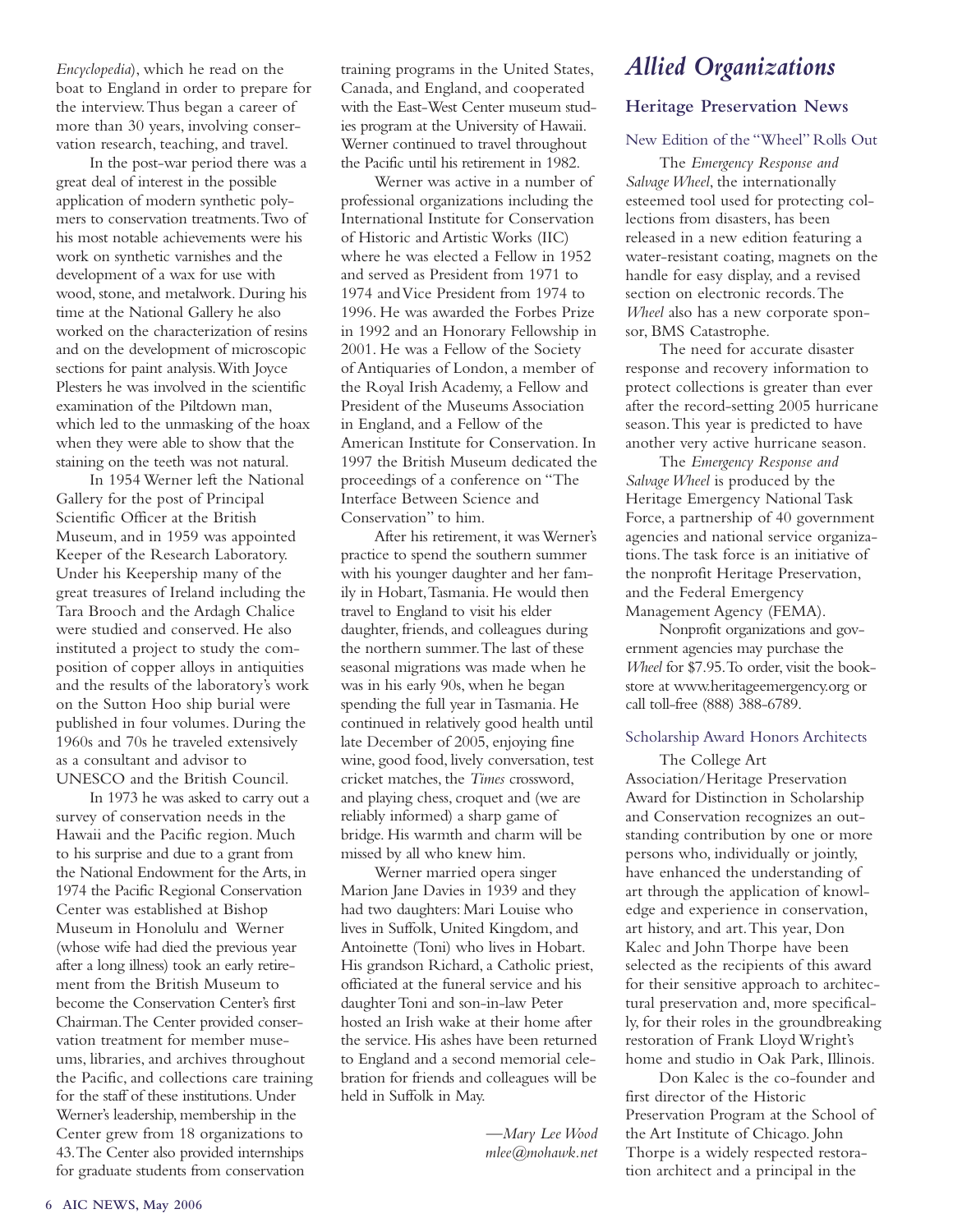award-winning firm of John Thorpe and Associates. Kalec teaches the School of the Art Institute's Restoration Design Studio and has published on Charles Rennie Mackintosh and his contemporaries and on Frank Lloyd Wright's work in Madison,Wisconsin.Thorpe has been a prominent practitioner in the field of historic preservation in Chicago since the 1970s. He is the architect of record for the restoration of many important buildings in the Midwest, including houses by Frank Lloyd Wright in Illinois, Indiana, Nebraska, and Ohio.

#### 2006 Application Update

The Conservation Assessment Program (CAP) received 205 applications for the 2006 program, 19 of which were from museums in federal-declared disaster areas as a result of Hurricanes Katrina and Rita.These applications received expedited review and were notified of their acceptance into CAP within 10 business days of receipt of their completed application.

The 2007 CAP application will be mailed on October 6, 2006. Applications will be accepted on a firstcome, first-served basis until the postmark deadline of December 1, 2006. The CAP office will be marketing the program throughout 2006, with the majority of our marketing efforts taking place during the summer.

If you know of an institution that could benefit from CAP or if you have thoughts about reaching institutions in your area, we would like to hear from you! We are also happy to send CAP brochures and sample applications to

appropriate venues. Please contact the CAP office at cap@heritagepreservation.org or (202) 223-0800.

#### Preserving Sculpture after Katrina:A Monumental Task

Preservation and public art groups in New Orleans and along the Gulf Coast are still cleaning up and working to determine the extent of damage from Hurricane Katrina.

This task is overwhelming for many local art and preservation professionals. Many cultural groups' offices suffered damage to office equipment and records, and many staff members could not return to work until late 2005. Just when they needed additional support, arts and culture organizations and city agencies have reduced staff due to lack of funding.

Conservation, art, museum, and preservation professionals have volunteered time, money, and services. Save Outdoor Sculpture! sponsor Heritage Preservation is among the many national organizations responding to the needs of cultural communities in hurricaneravaged areas.Along with the Federal Emergency Management Agency (FEMA), it manages the Heritage Emergency National Task Force, a partnership of 40 federal agencies and national service organizations. SOS! is helping local groups address the needs of their sculpture and public art collections with information and guidance.

In New Orleans, Save Our Cemeteries helps preserve the five local cemeteries on the National Register of Historic Places, including Lafayette Cemetery No. I, a World Monuments

Fund Watch List site, and St. Louis Cemetery No. I, a Save America's Treasures site.All New Orleans' historic above-ground cemeteries were impacted by the storm. Four of the five cemeteries were flooded for over two weeks, which wreaked havoc on the wrought iron metalwork that encloses the tombs and accelerated the deterioration of fragile brick and mortar structures and treasured sculpture.

Save Our Cemeteries is now helping the cemetery owners—the city of New Orleans, the Archdiocese of New Orleans, and private organizations—assess the extensive wind and water damage to the properties and secure funding. FEMA support may help the conservation of the grounds and walls of the cemeteries, but the tombs themselves are the property of individual families and are not eligible for FEMA support. Save Our Cemeteries is seeking private funds to support an assessment of the properties and markers and conservation of gravesites.

The Arts Council of New Orleans, the coordinating agency for New Orleans SOS!, faces similar obstacles. It administers the Percent For Art Program on behalf of the city of New Orleans. In the past 20 years, the Percent Program has commissioned 57 site-specific artworks, purchased more than 200 artworks, initiated community outreach and education programs, and maintained the Percent Collection on an ongoing basis.Additionally, the Arts Council serves as an information resource for city agencies that are also responsible for public art.

### **STUDIO CLOSING SALE – STOLOW, AIC FELLOW**

**Selling off at low prices good condition equipment, instruments, loggers, hygrometers, light meters, cameras, lighting, chemicals, activated carbon, RH conditioned silica gel, RH calibration chambers, authentic pigments, various supplies, historic books, reports, publications, etc, etc**

**NATHAN STOLOW PhD, AIC FELLOW PO BOX 194 WILLIAMSBURG VA 23187-0194 PH 757-258 5212 E-MAIL: stolconres@aol.com**

**Will supply descriptive lists DON'T DELAY!**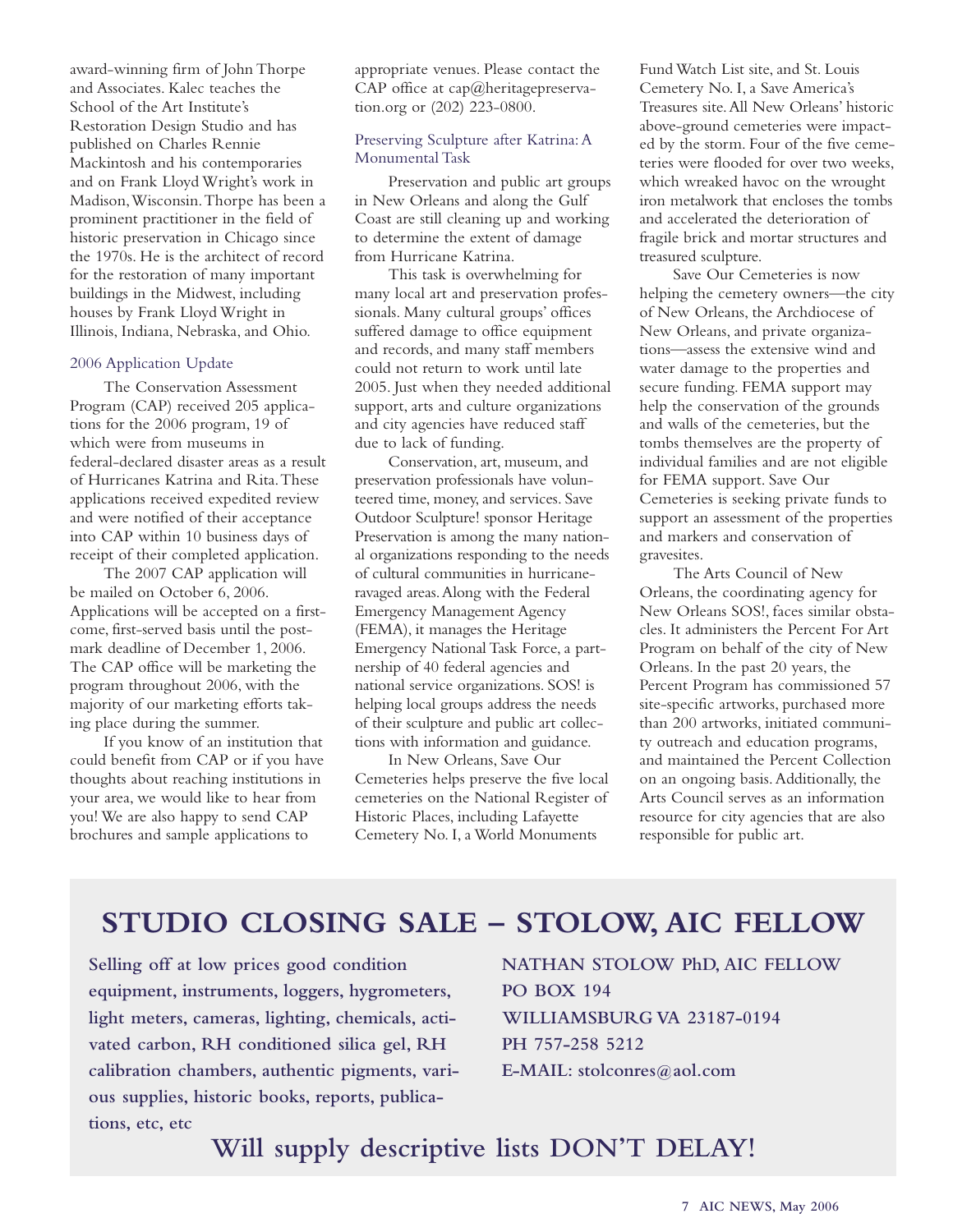Before the storm, the Percent Program operated with a full-time staff of two and several contractors.Today, Director Mary Len Costa is the only staff member. She has removed Percent artwork from damaged libraries, recreation centers, and other flooded locations and has found temporary storage. Her current priorities include securing climate-controlled storage for the art, conserving the damaged artworks, and completing a formal post-Katrina assessment of the Percent Collection.

The Arts Council has worked diligently to complete this assessment to aid the city of New Orleans (the official owners of the artwork) in applying for relief funds.Yet due to lack of Arts Council staff and funding, the inability to access several flooded public facilities and entire neighborhoods in the days following the storm, along with loss of city personnel and the breakdown in communication systems, the job of estimating the need to conserve this art is incomplete.The Arts Council estimates

that approximately 10 percent of the Percent Collection—both indoor and outdoor artwork—has been damaged or destroyed.

Other artworks in the city are the responsibility of the city's parks and parkways and property management departments.The condition of these sculptures is also in question.The Arts Council and these city departments are working in cooperation to secure public and private funding.

City and preservation professionals in Mississippi face struggles similar to those of their colleagues in New Orleans: working out of trailers, reduced staff, and destroyed office property.They are also dealing with competing priorities; historical buildings in danger of being razed have understandably become a top priority.

Arts and preservation organizations and agencies in the areas affected by Katrina look to FEMA for support. FEMA can support stabilization and treatment of damaged artwork and

other collections. Sculpture owners must first provide their own damage report that includes a list of needy artworks with cost estimates for conservation treatment. SOS! is helping local groups navigate the FEMA application process, find eligible conservators, and locate alternative funding sources. For FEMA's policy regarding stabilization and treatment of collections visit www.fema.gov/rrr/pa/9524\_6.shtm.

#### **The Regional Alliance for Preservation (RAP); New Website**

The Regional Alliance for Preservation (RAP) is pleased to announce the launch of its new Web site at www.PreserveCollections.org. RAP is a national network of nonprofit organizations with expertise in the field of conservation and preservation. This website provides information and resources on preservation and conservation for cultural institutions and the public throughout the United States.



**34th Annual Meeting June 16 – 19, 2006 Westin Providence Providence, RI**

### **2006 AIC Annual Meeting**

### **Using Artifacts: Is Conservation Compromised?**

When does society have the right to use cultural property? Access to and use of cultural property is constantly debated.When deciding whether to use an object, assessment of possible damage or alteration to the object's physical condition, perceived value, or future use is usually weighed.This year's meeting will explore the criteria that influence the decision-making process.

### **Tentative Schedule of Activities**

**Friday June 16** Workshops and Tours

#### **Saturday June 17**

General Session, Specialty Group Sessions, Exhibit Hall, Opening Reception

#### **Sunday June 18**

General Session, Specialty Group Sessions, Exhibit Hall, Issues Session,AIC Business Meeting, Party<sup>2</sup>

**Monday June 19** Specialty Group Sessions

*For more information, please contact:* AIC 1717 K Street NW Suite 200 Washington, DC 20036 (202) 452-9545 info@aic-faic.org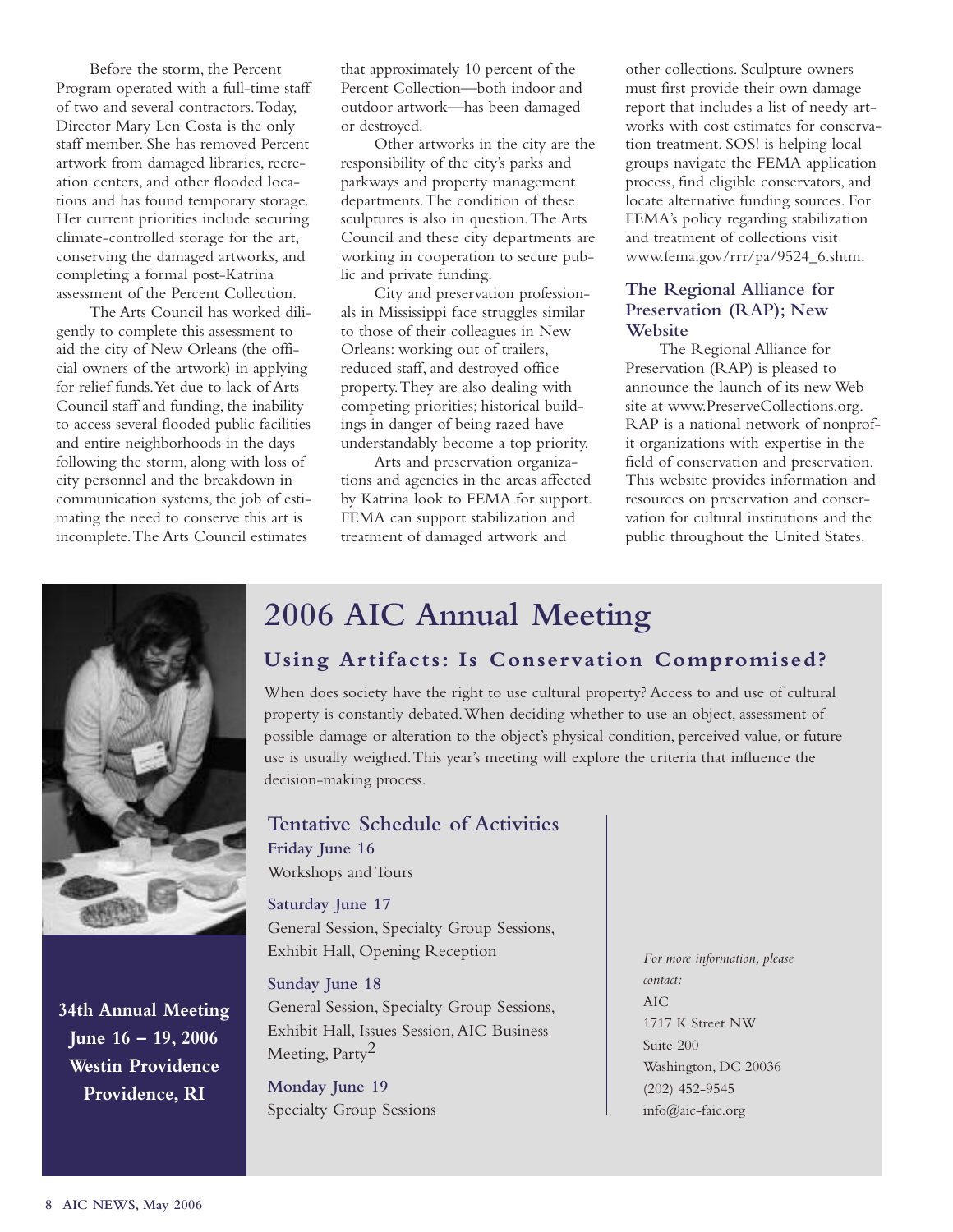The new Web site includes a calendar of training and educational opportunities; a list of conservation and preservation services provided by RAP members; links to related organizations; and a "Publications & Resources" section with a searchable bibliography of full-text reports and documents, and specialized bibliographies prepared to answer common collection care con-

cerns for libraries, archives, museums, historical societies, and house museums.The RAP Web site is made possible through funding from the National Endowment for the Humanities.

#### continued from page 1



**Shiro Kuramata, Miss Blanche Chair,1988, Paper flowers, acrylic resin, and aluminum. Collection of Museum of Modern Art, New York. Gift of Agnes Gund in honor of Patricia Phelps de Cisneros.**

Institute."Saving the Twentieth Century:The Conservation of Materials" initiated the professional focus in the conservation field on issues related to the care of modern materials. Papers included topics such as fabrication techniques, deterioration mechanisms, chemistry of materials, analysis, safe storage, and useful case studies. In 1997,The Foundation for the Conservation of Modern Art and the Netherlands Institute for Cultural Heritage hosted the conference "Modern Art:Who Cares?" in Amsterdam.The symposium's objective was to improve the quality of the preservation of art made from contemporary and modern materials, as well as to form an interdisciplinary, international collaboration.A 1998, three-day conference held at the Getty Center, "Mortality Immortality? The Legacy of 20th Century Art," brought together professionals from a range of disciplines—artists, museum directors, curators, conservators, art historians, dealers, collectors,and scientists,as well as a philosopher and a lawyer—to offer their individual perspectives on the intent of the artist, the effect of the art market, ways to cope with rapidly evolving media technologies, and fine art as popular culture. Then in 2004, the International Institute for Conservation held its congress,"Modern Art New Museums," in Bilbao, Spain and 45 papers on the ethical and practical considerations of caring for modern art were presented.Although this list demonstrates a degree of interest and research with regard to modern materials within the conservation field, only the 1993 CCI meeting paid significant attention to furniture per se.

More recently, a series of six symposia were presented in Weil am Rhein, Germany, at the Vitra Design Museum.These symposia titled,"The AXA Art Conservation Project in Cooperation with the Vitra Design Museum," specifically addressed the conservation of modern furniture and objects through a project lead by Katherine Kessler.The project was dedicated to the research on synthetic materials in four notable furniture pieces in Vitra's collection.The four pieces were selected as case studies in order to develop conservation treatment methods for these chairs and to serve as a framework for greater dialogue on this subject during the symposia. Other papers addressed issues associated with manufacturing techniques of prototypes and production models, properties of plastics and foams, storage issues for degrading plastics, and novel treatment strategies for foams and plastics.These topics can continue to be developed in future conferences and studies along with broader issues such as exploring differences in collecting and treatment philosophies for manufactured versus studio furniture; examining the impact of industrial materials and techniques on object stability; and considering the limits of intervention on behalf of fugitive materials.

#### **Discussion and Strategy**

To better understand the scope of creating a multi-disciplinary dialogue, the Chipstone Foundation and its executive director, Jonathan Prown, sponsored and funded a planning meeting on February 4, 2006, in Milwaukee.The intent of the meeting was to foster informed dialogue among the participants with the intent of recognizing the diverse perspectives of each discipline and identifying common ground for future collaborations and exchange of information that will improve the condition and preservation of modern and contemporary furniture. In addition to the planning committee (formed at the 2005 AIC Annual Meeting), a diverse group of participants were invited, including Edward Cooke, Chair of the Department of Art History at Yale University; John Dunnigan, Head of the Department of Furniture Design at the Rhode Island School of Design; Cara McCarty, Curator of Decorative Arts and Design at the St. Louis Art Museum; Chris McGlinchey, Conservation Scientist at the MoMA;



**Gaetano Pesce, Golgotha Chair, 1972, Dacron filled and resin soaked fiberglass cloth. Collection of Museum of Modern Art, New York. Estée and Joseph Lauder Design Fund.**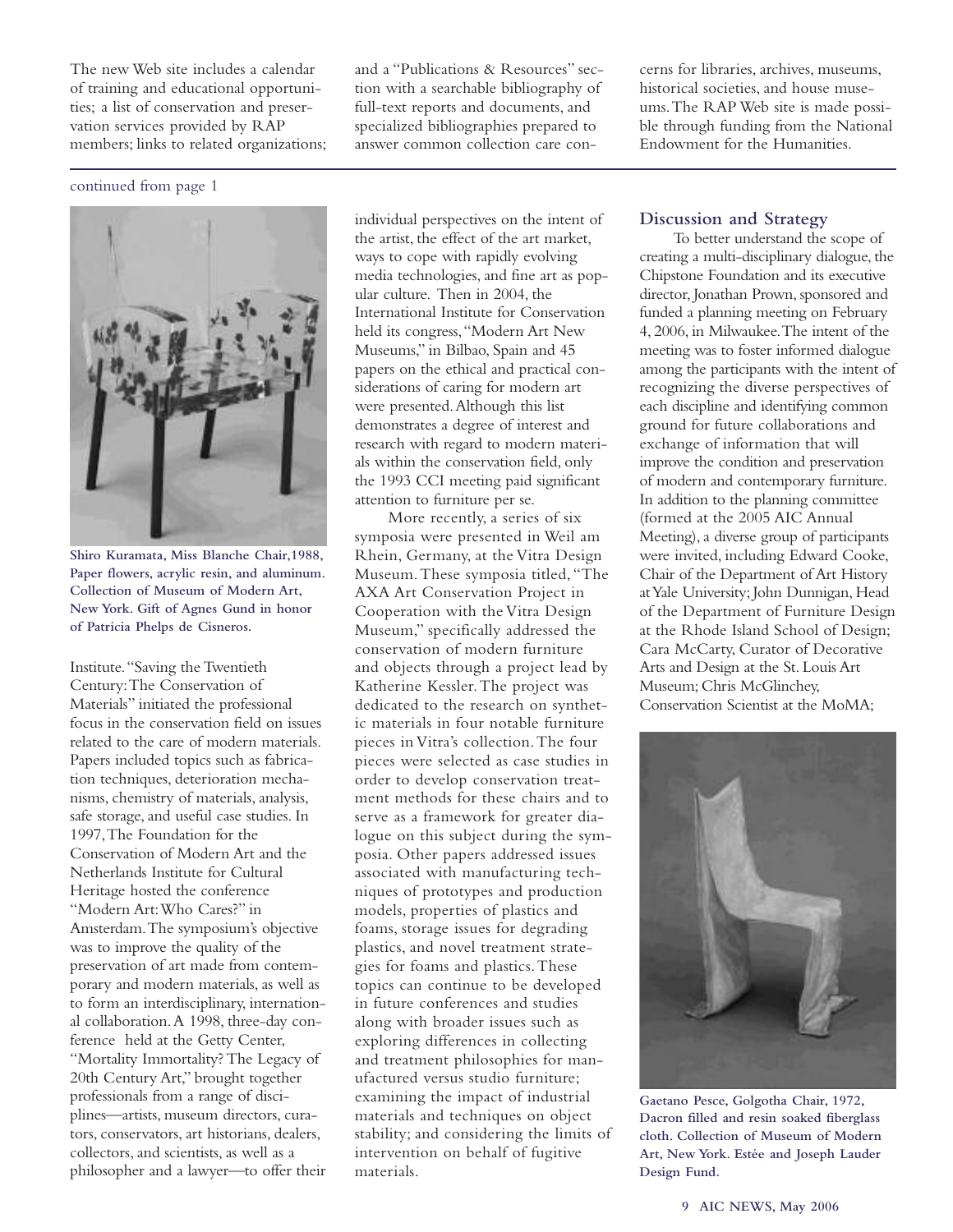

**Milwaukee Art Museum's Quadracci Pavilion designed by Santiago Calatrava. Photograph by Roger Griffith.**

Roman Passarge, Managing Director at the Vitra Design Museum, Germany; Jonathon Prown of Chipstone; and Cindi Strauss, Curator of Modern and Contemporary Decorative Arts at the MFAH.

During the Milwaukee meeting various questions were raised and addressed in a program that was organized and moderated by Steve Pine and Roger Griffith.The meeting addressed and discussed the following:

- The lack of documentation of original design specifications for mass produced items. Relationships between manufacturers and museum professionals (conservators, registrars, and curators) need to be strengthened where possible.
- Furniture and design collections are often underserved within institutions with regard to documentation, analysis, and appropriate storage.Typically, when an object enters a collection, insufficient documentation exists for the objects' condition and history.
- It is helpful to recognize that museum collecting strategies vary; some museums collect objects currently in production while others include prototypes that are inherently more experimental in nature and often less stable.
- Furniture design schools do not focus on experimental materials though they encourage their use. Some schools maintain libraries of new materials. Others have memberships in libraries of modern materials such as Material Connexion

(www.materialconnexion.com).

- There is interest on the part of design students and faculty in expanding support for practical materials science of modern materials.This is an opportunity for conservators to share their knowledge and pro-actively engage groups to strengthen bonds with allied professional groups.
- There is limited conservation research on issues of improved cleaning strategies, consolidation, and compensation for plastics and rubber. Support for practical studies should be fostered by institutions and graduate programs. Relationships with industry should be developed and expanded where possible.
- There is a need to expand contact between conservators, industry, and collectors with the intent of increasing the understanding of problems related to production and use.

As a result of the Milwaukee meeting the following recommendations were made:

- Develop a conference that establishes an active dialogue between those who design, fabricate, market, collect, and conserve modern furniture with the intent of improving our understanding of the factors that impact object stability and the long term preservation of modern materials.
- Improve strategies for safe display,



**Tokujin Yoshioka, Honey-Pop Armchair, 2000 Paper (Folded, pleated and cut white paper pressed to a 1 cm thickness that expands to form a honeycomb-structure armchair). Collection of Museum of Modern Art, New York. Gift of the designer.**

transport, and storage.

- Increase educational support for furniture designers who use modern materials.
- Collect and share information regarding modern furniture to be used as a research tool by museum professionals and scholars.This could include Web-based archives generally available to the public, and networks of shared data such as INNCA and INCCA NA. (International Network for the Conservation of Contemporary Art - North America).

The Museum of Modern Art in New York (MoMA) and The Museum of Fine Arts, Houston have agreed to collaborate on the creation of a conference and publication proceedings. It is our hope that this forum will develop an active dialogue between those who design, fabricate, market, collect, and conserve modern furniture with the intent of improving the long-term preservation of these works of art. MoMA has agreed to host the conference on May 19-22, 2008, which will coincide with the International Contemporary Furniture Fair (ICFF) held in NewYork each spring. Furthermore, a series of workshops will complement the main program with presentations about focused material analysis and successful conservation treatments as well as presentations by leading designers about their work and the materials they use.These smaller, more intimate groups will encourage personal participation with both the presenters and the materials. Potential partners in the project include The Furniture Society,The International Contemporary Furniture Fair,The Vitra Design Museum,The San Francisco Museum of Modern Art, and Material Connexion, New York.

*—Steven Pine, spine@mfah.org Roger Griffith, roger\_griffith@moma.org*

CORRECTION:The AIC News staff apologizes for any confusion that may have arisen as a result of poor labeling for the photographs in the March 2006 AIC News, vol. 31, no. 2. "Figure x" referred to on page 1 actually refers to figure 4 which appears on page 10.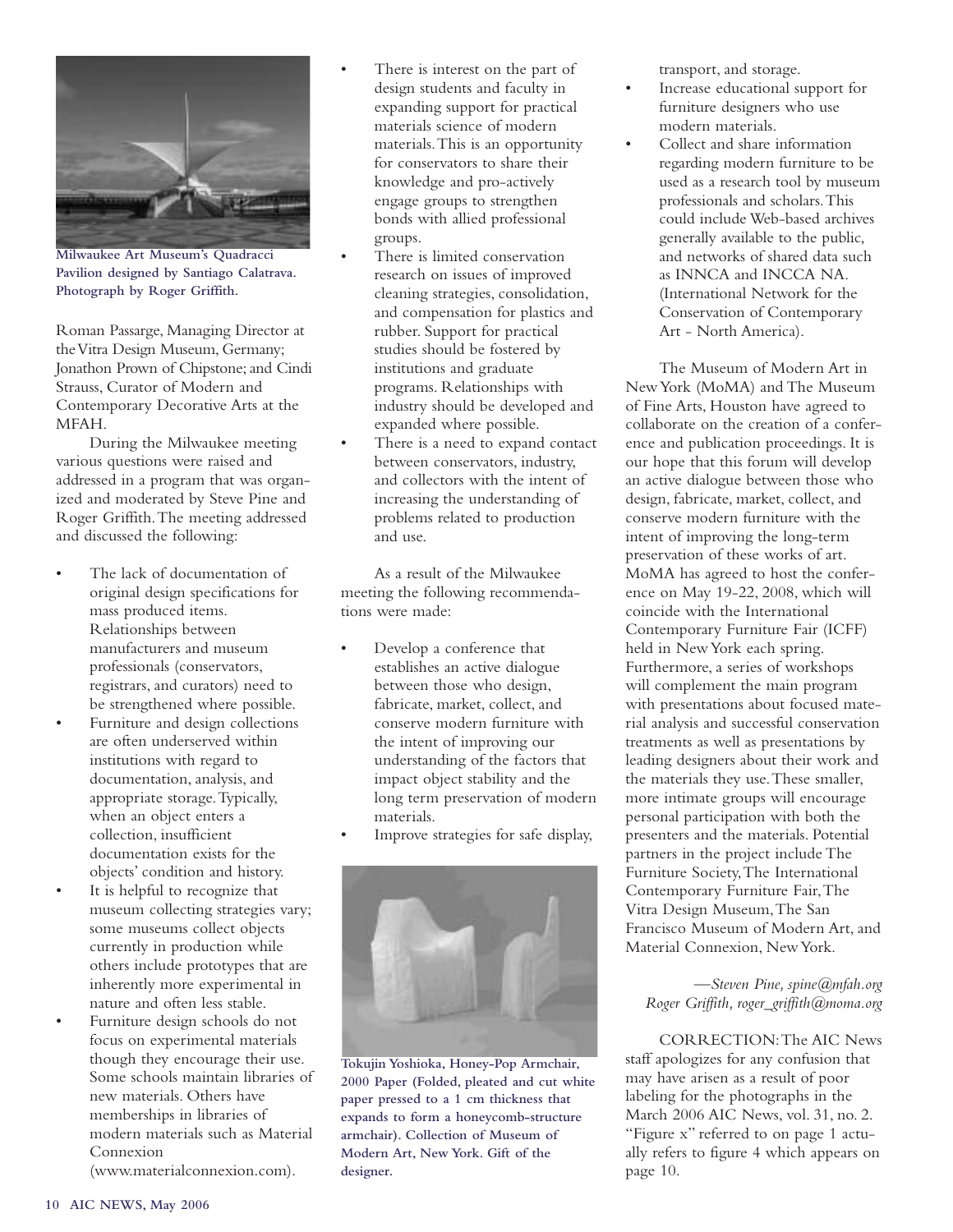### *Grants and Fellowships*

#### **Ian Maclean Research Grant**

The National Archives of Australia has established the Ian Maclean Research Grant, which is open to archivists from all countries who are interested in conducting research that will benefit the archival profession and promote the important contribution that archives make to society.To encourage innovation in research, partnerships between archivists and allied/other professionals are eligible. Joint applications from archivists residing in different countries are also encouraged.The stipend, which will be at the discretion of the judging panel, will be to AU\$15,00 (approximately US\$11,000). Additional funding will be available to overseas applicants for travel to Australia if necessary. Prospective applicants should contact Derina McLaughlin at (+ 61 2) 6212 3986 or derina.mclaughlin@naa. gov.au before applying to discuss the scope of their research project.

**"Don't know how to fall off a ladder gracefully, without**

**breaking bones? Then stay off the top steps."**

*—A reminder from the AIC Health and Safety Committee*

Further information is available at www.naa.gov.au.

#### **New Application Policy for NEH; Grants.gov**

The National Endowment for Humanities (NEH) has established a new application policy for all institutional applicants. NEH will be accepting all applications through Grants.gov (the government-wide grants portal) exclusively. Institutional applicants will no longer have to send in multiple paper copies of applications.

Grants.gov enables interactions between grant applicants and the federal agencies that manage grant funds. The Web site also offers institutions

the option of receiving e-mail alerts about grant opportunities that might be of interest to them.

#### **The Center for History of Physics of the American Institute of Physics**

The Center for History of Physics of the American Institute of Physics has a grants-in-aid program for research in the history of modern physics and allied sciences and their social interactions. Grants are for up to \$2,500 each.To apply, send a vitae, a letter of no more than two pages describing your research project, and a brief budget showing the project expenses for which you are requesting

### "Objects do not 'recover' from light exposure; light induced damage is irreversible and cumulative.

\* National Park Service, Exhibit Conservation Guidelines, 1999

## Stop light damage cold!

### **Pure white light with No UV and No IR... NoUVIR**

NoUVIR fiber optic lighting is easy to use, simple to install, safe for artifacts and makes things look absolutely beautiful. We invented museum fiber optic lighting. 23 US patents prove it. Considering an installation? Call NoUVIR.



#### **NoUVIR RESEARCH**® **(302) 628-9933**

*Call for our 130-page catalog, a fiber optic lighting manual for museums and exhibits.* Also see our educational web site at www.nouvir.com

- **Stone-cold, pure-white,** conservation lighting
- Perfect color **balance**
- Awesome beam **control**
- **No** scatter or spill
- **Exact control over intensity** without **any** color shift.
- Adjustable beams (5° to 50°)
- Solid, exacting photometry
- **Extend** exhibit life by 5 to 70 times
- Princely service

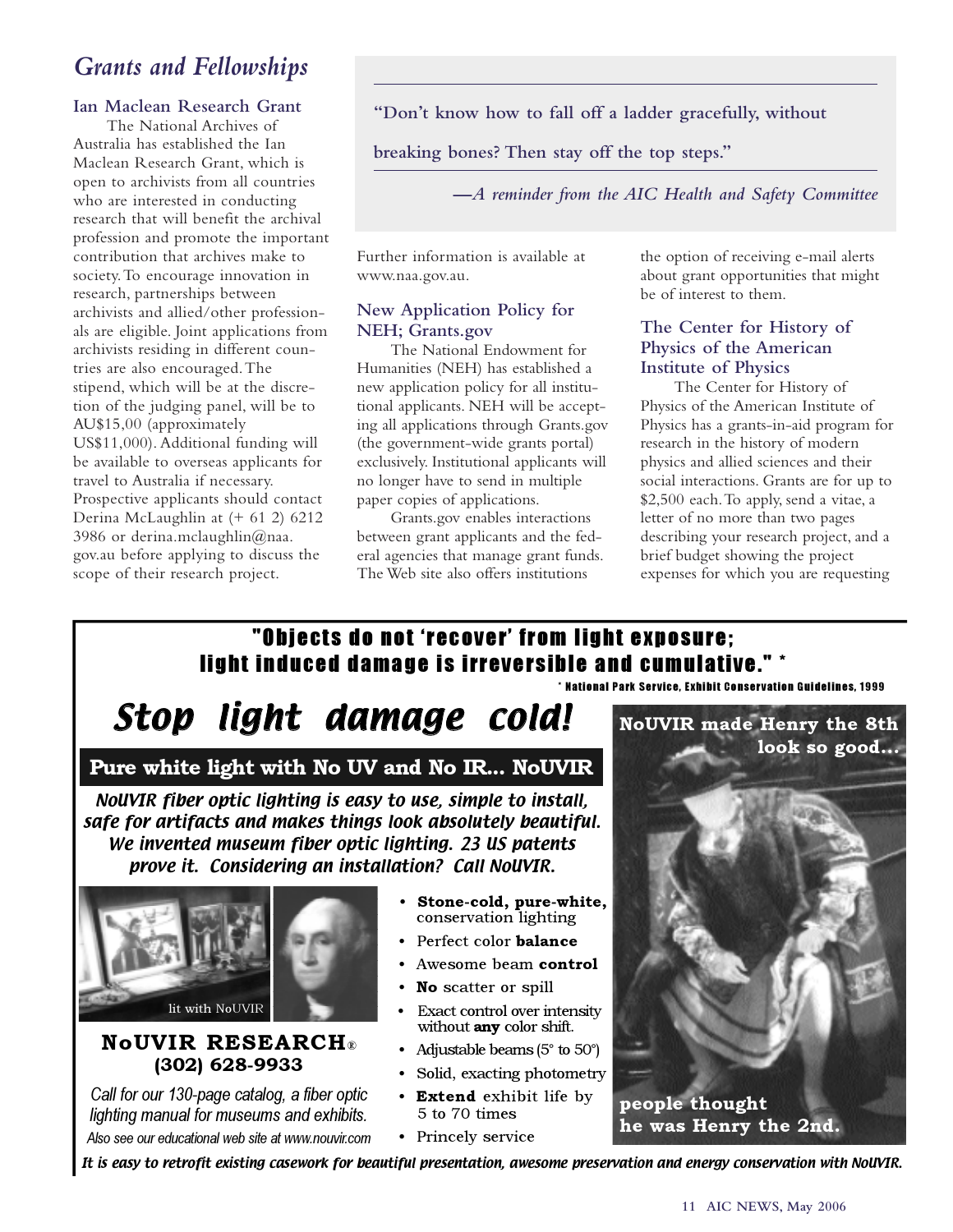### *Grant and Fellowship Deadlines*

*Please note that this column will be moved to the AIC website in order to facilitate easier access to information about application requirements. If you have comments regarding this proposed change, please direct them to the editor, Lisa Goldberg at lgoldberg@ stny.rr.com before July 1, 2006.*

American Association of Museums (AAM) at www.aam-us.org

American Association for State and Local History (AASLH) and the History Channel, at info@saveourhistory. com

- Save Our History Grant Program: October 21, 2005; 2006 deadline not yet announced.
- Alderson Internship Grant Applications deadline: December 15

#### FAIC, at www.aic-faic.org

FAIC Samuel H. Kress Conservation Publication Fellowships: November 1, 2006

Getty Foundation at www.getty.edu/grants

- Architectural Conservation Grants, Planning Grants: April 10, 2007
- Architectural Conservation Grants, Implementation Grants:April 10, 2007
- Campus Heritage grants:April 10, 2007
- Education and Training Grants, Conservation Training Program Grants: no deadline
- Education and Training Grants, Professional Development Grants: no deadline
- Getty Research Grants for Institutions: no deadline
- Getty Conservation Guest Scholar Grants: November 1, 2006
- Museum Conservation Grants, Survey Grants: no deadline
- Museum Conservation Grants, Treatment Grants: no deadline

Heritage Preservation at www.heritagepreservation.org

• 2006 Conservation Assessment Program (CAP) application deadline: December 1

#### Institute for Museum and Library Services (IMLS) at www.imls.gov

- Conservation Project Support: October 1, 2006
- Conservation Assessment Program: December 1, 2006
- 2007 deadlines not yet announced

#### National Endowment for the Arts (NEA), at www.nea.gov

• Arts Indemnity Program: Multiple deadlines

National Endowment for the Humanities (NEH) at www.neh.gov

- Challenge Grants: May 2, 2006
- Consultation Grants for Museums, Libraries, or Special Projects: September 16, 2006
- Grant to Preserve and Create Access to Humanities Collections: July 17, 2006
- Implementation Grants for Humanities Projects in Libraries and Archives: February 6, 2006
- Implementation Grants for Museums and Historical Organizations: February 6, 2006
- Implementation Grants for Special Projects: February 6, 2006
- Planning Grants for Museums, Libraries, and Special Projects: September 11, 2006
- Preservation and Access Education and Training Grants: July 3, 2006
- Preservation and Access Research and Development Projects Grants: July 3, 2006; Precis due May 16
- Preservation Assistance Grants for Smaller Institutions: May 15, 2006
- Reference Materials Grants: July 17, 2006
- Stabilization of Humanities Collections Grants: October 3, 2006
- United States Newspaper Programs: July 3, 2006

#### The National Center for Preservation Technology and Training (NCPTT), at www.ncptt.nps.gov

• PTT Grants Call for Proposals: application available online in September 2006.

National Gallery of Art Fellowships at, www.nga.gov, under internships

- Grant proposals, two deadlines per year: June 1 and October 1
- Paired Fellowship for Research in Conservation and the History of Art 2006-2007 application deadline: March 21, 2006
- Visiting Senior Fellow Program 2006-2007 application deadlines:
	- For September 1, 2006 February 28, 2007 award period: March 21, 2006
	- For March 1 August 31, 2007 award period: September 21, 2006

#### Preserve America at www.preserveamerica.gov

Preserve America Communities, four application and designation cycles per year: September 1; December 1; March 1; June 1

National Historical Publications and Records

- Commission (NHPRC) at www.archives.gov/nhprc
- Two deadlines per year: June 1 and October 1

#### Save America's Treasures at www.cr.nps.gov/hps/treasures

• 2006 deadline has passed; 2007 deadline not yet announced

#### Winterthur Museum and Country Estate, contact: kgrier@winterthur.org

• Research Fellowships Application Deadline: January 16, 2006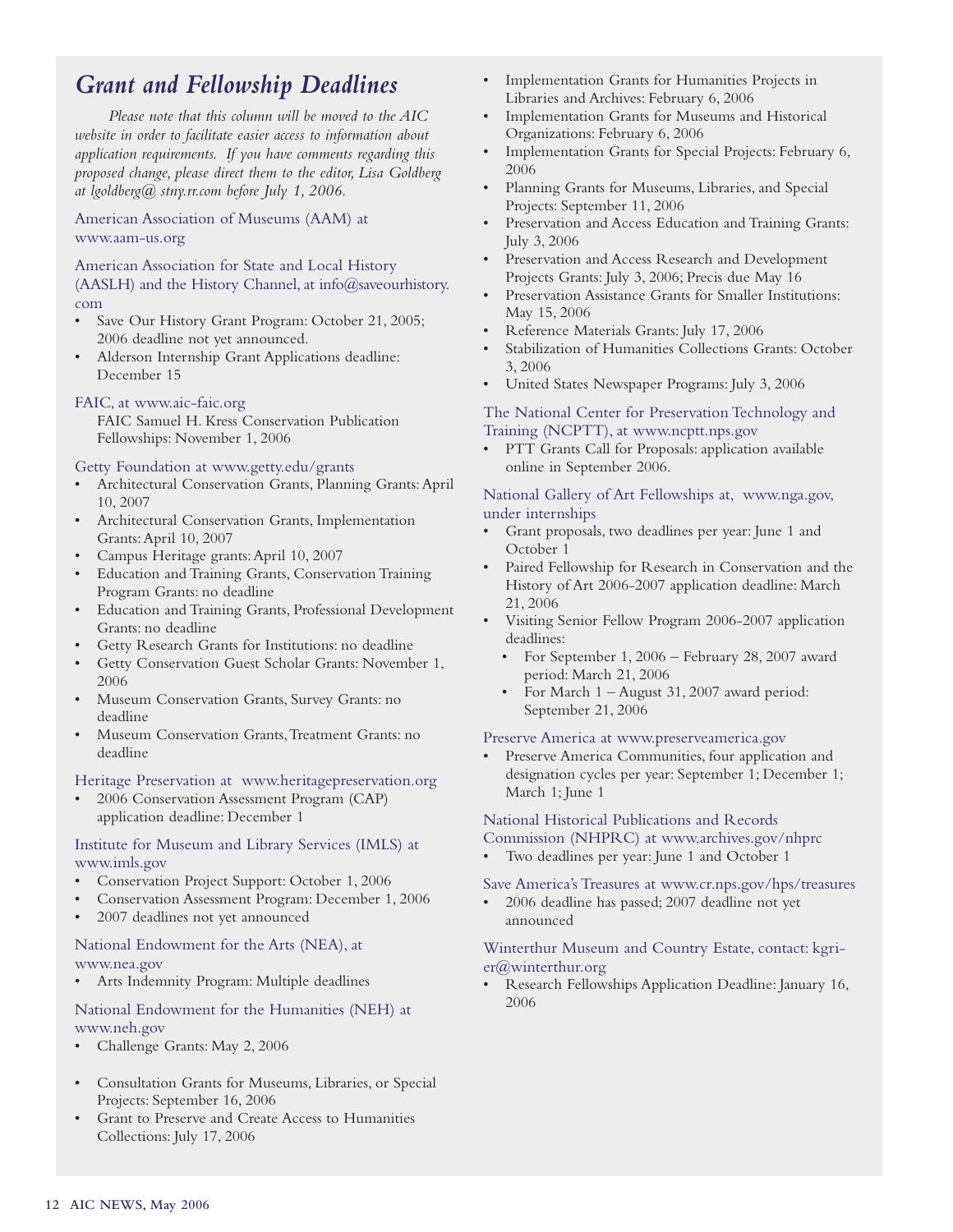support.Applications should be sent to Spencer Weart, Center for History of Physics,American Institute of Physics, One Physics Ellipse, College Park, MD 20740; phone: (301) 209-3174; fax: (301) 209-0882; e-mail: sweart $(a)$ aip.org.

### *Worth Noting*

#### **Lockheed Martin to Build New Electronic Records Archive for NARA**

The National Archives and Records Administration (NARA) has awarded a six-year contract to Lockheed Martin to build the Electronic Records Archives (ERA). The ERA system will capture and preserve the federal government's electronic records, regardless of format; ensure hardware and software independence; and provide access to the American public and federal officials.The ERA's initial operating capability is targeted for release in FY 2007.

NARA states that Lockheed Martin was chosen,"based on the technical merit of the solution it proposed, the excellence of their system and software engineering methodology, and the quality of their project management."

ERA Program Director Kenneth Thibodeau has announced the formation of a high-level committee to advise U.S.Archivist Allen Weinstein on issues related to the development, implementation, and use of the ERA system.The Advisory Committee on the Electronic Records Archives (ACERA) will bring together experts in computer science and information technology, archival science and records management, information science, the law, history, genealogy, and education. The committee is governed by the provisions of the Federal Advisory Committee Act.

#### **New Preventive Conservation MA at Northumbria University**

The new Preventive Conservation MA,"Promoting and Sustaining Excellence," provides an opportunity to develop an understanding of the wide range of materials that are used to create objects of moveable cultural heritage as well as the most appropriate strategies for storage, display, and transportation.

The program is highly vocational and provides an ideal basis from which to enter collections care or preventive conservation. It can follow a wide range of undergraduate degrees including: art history, archaeology, fine art, chemistry, physics, engineering, and computing. For those already involved in collections care, it offers the opportunity to underpin their knowledge and understanding with a formal qualification that can contribute to professional accreditation.

The integration of best practice with working practice is reflected in both the content and structure of the program, which combines the principles of preventive conservation within an extended work experience placement.The program can be completed full-time, over the course of one year on campus; full-time over the course of one year via distance learning; or part-time over the course of two years via distance learning.

The mission of Northumbria is to foster an international community based on teaching excellence and outstanding student support in which learning and academic inquiry are both enriching and exciting whether on campus or via distance learning.

Visit http://northumbria.ac.uk/ sd/academic/sass/ahd/cu/ma\_pc/ to learn more or contact:

> *Jenny Young +44 191 227 3250 (phone/fax) jenny.young [at] unn\_\_ac\_\_uk*

#### **SCMRE Changes Its Name to MCI**

The Smithsonian Institution is pleased to announce that the Smithsonian Center for Materials Research and Education (SCMRE) will now be known as the Museum Conservation Institute (MCI).

The Museum Conservation Institute was founded in 1963 as the Conservation Research Laboratory of the United States National Museum.A year later it became the Conservation Analytical Laboratory (CAL), a name it retained for almost 25 years. It was renamed SCMRE in 1998 when its new mandate was to formulate and

**"Are you chemically deteriorating? Wear your medically approved fit tested respirator. Sign up to be re-fit tested at the 2006 AIC annual meeting."**

*—A reminder from the AIC Health and Safety Committee.*

conduct training and education programs in conservation.

The Museum Conservation Institute (MCI) better reflects our new mission: to become the center for specialized technical collections research and conservation for all Smithsonian museums and collections.

For further information contact Robert Koestler, Director, (301) 238- 1240 or koestlerr@si.edu.

#### **GCI Launches New Resources for the Conservation Community**

The Getty Conservation Institute (GCI) is pleased to announce new library resources and services for the conservation community. Information can be found on the new Getty Web pages that are designed to provide improved access to the many conservation-related research resources available to Getty staff, conservation professionals, and the public.

The newly designated Conservation Collection in the research library at the Getty Research Institute (GRI) represents an ongoing collaboration between the GCI and the GRI to acquire, retain, and provide access to conservation-related research resources.The collection comprises approximately 45,000 volumes, including more than 750 current serial subscriptions. Now, for the first time, the collection can be searched and browsed online as a discrete collection within the larger library holdings. Materials from the collection may be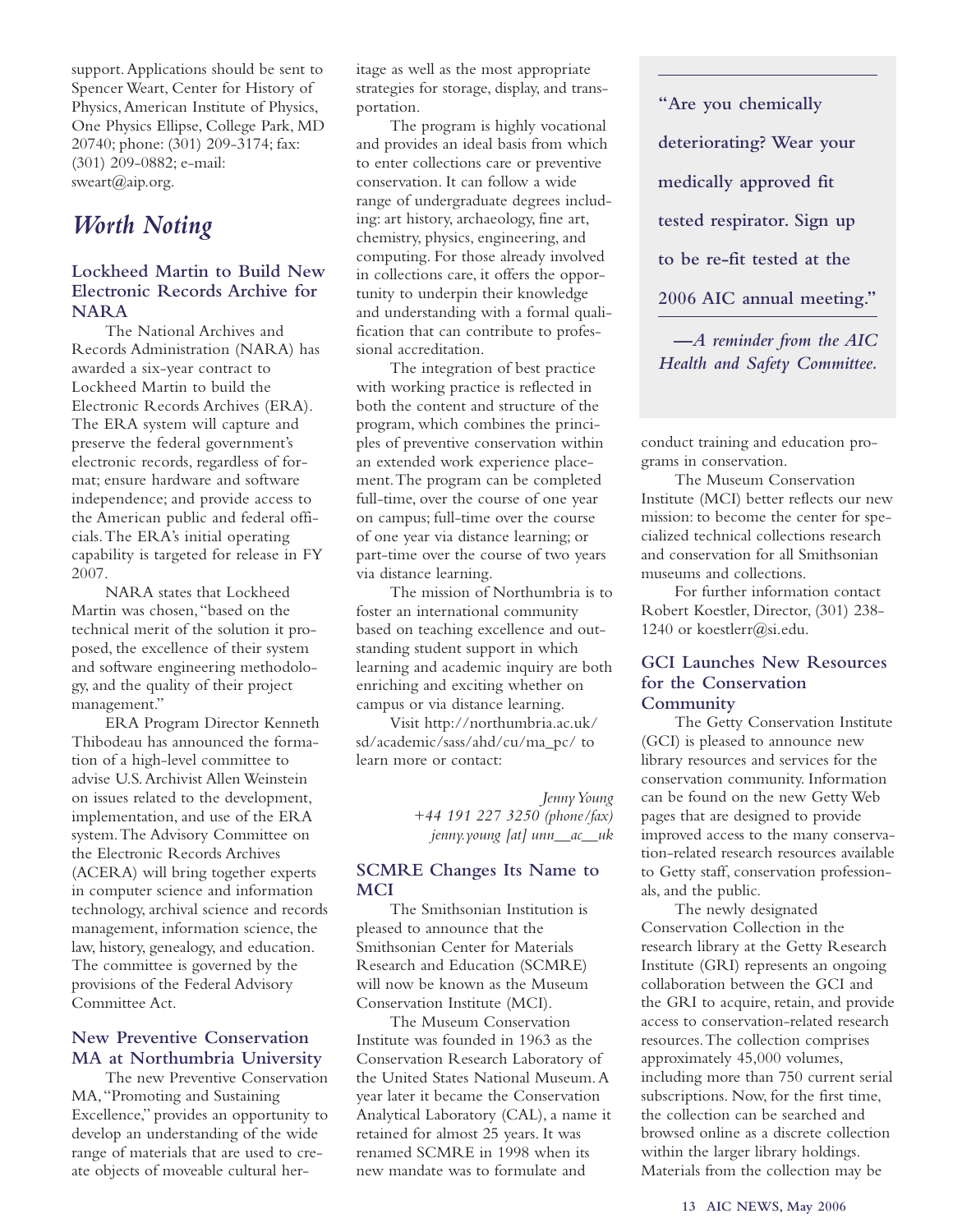consulted at the Getty Center and many can be borrowed through other libraries' Interlibrary Loan Departments. For more information on how to search the collection, the scope of the collection, the collecting policy, and links to other Getty conservation resources, go to: http://www.getty. edu/ research/conducting\_research/ library/conservation\_collection.html.

Another new resource is online access to the GCI Information Center. The Information Center is staffed with information specialists in conservation who provide expertise and support the work of Getty conservation staff and conservation professionals worldwide. For more information about the Information Center's research services, resources for professionals and the public, and how to contact the Information Center, go to: http://www.getty.edu/conservation/ research\_resources/infocenter.html

Other new resources are frequently added to the Getty's conservation Web pages. Recently, for example, three new bibliographies compiled by GCI staff as part of project work, have been added: the Los Angeles Historic Resource Survey project bibliography; the Documentation Handbook project bibliography; and a bibliography related to the conservation and management of archaeological sites.Additionally, PDFs of GCI publications and reports and updated information about the Institute's scientific, education, and field projects are routinely added to the site.

Utilize all of these free resources by visiting: http://www.getty.edu/ conservation.

### *Health and Safety*

#### **Survey of Past Participants in the AIC Respirator Fit Testing Workshop**

During the winters of 2005 and 2006, members of the AIC Health and Safety Committee contacted past participants of its annual Respirator Fit Testing Workshops. Committee members were trying to assess whether this workshop is a service that AIC members value, and whether participants have continued to update their fit testing. Survey participants were asked about whether they had followed up with fit-testing on an annual basis (and if they were aware of the OSHA requirement to do so), if they had found other sources for their fit testing, what they thought of the workshop cost, and whether they were interested in incurring a higher workshop cost to include quantitative fit testing.Although committee members were able to reach only a small number of past participants, the results of this survey are worth sharing with the conservation community.

Almost all survey participants were unaware that they needed to be fit tested annually. Some indicated that they had not been fit tested since their initial fit testing at an AIC Annual Meeting. Most were unaware of the OSHA requirement for annual fit testing.The few who were aware of the requirement indicated that they sometimes cannot travel to the Annual Meeting and they requested information about facilities that could fit test them during the year. One respondent

for a group of previous registrants indicated that they might form a group to receive fit testing locally, based on an awareness of the fact that the only requirement for fit testing is that the person performing the fit testing must have the appropriate equipment and training to follow the procedures that satisfy the OSHA standard (a certified industrial hygienist is not required). Some of the participants indicated that their use of respirators was quite variable, and that this affected whether they might be interested in enrolling in the Fit Testing Workshop. One respondent indicated concern about exposure to solvents through the skin and eyes, suggesting that the Health and Safety Committee might want to present information about other routes of exposure during the workshop lecture.Almost all survey participants thought that the cost for participation was reasonable. None of the participants were particularly interested in the quantitative fit testing information, although some were intrigued by it and said the information would be crucial to them if they were working with large amounts of solvents on a regular basis.

Almost all survey participants thought the Respirator Fit Testing Workshop was an important AIC service.We hope that more members will take advantage of the workshop and sign up for fit testing at the 2006 Annual Meeting in Providence, Rhode Island.

> *—Members of the Health and Safety Committee*

#### **NOMINEES FOR THE AIC BOARD OF DIRECTORS, 2006 ELECTION**

**Treasurer (two-year term)** Richard Kerschner

**Secretary (two-year term)** Meg Loew Craft

**Director, Committees & Task Forces (threeyear term)** Dare Hartwell Catharine Hawks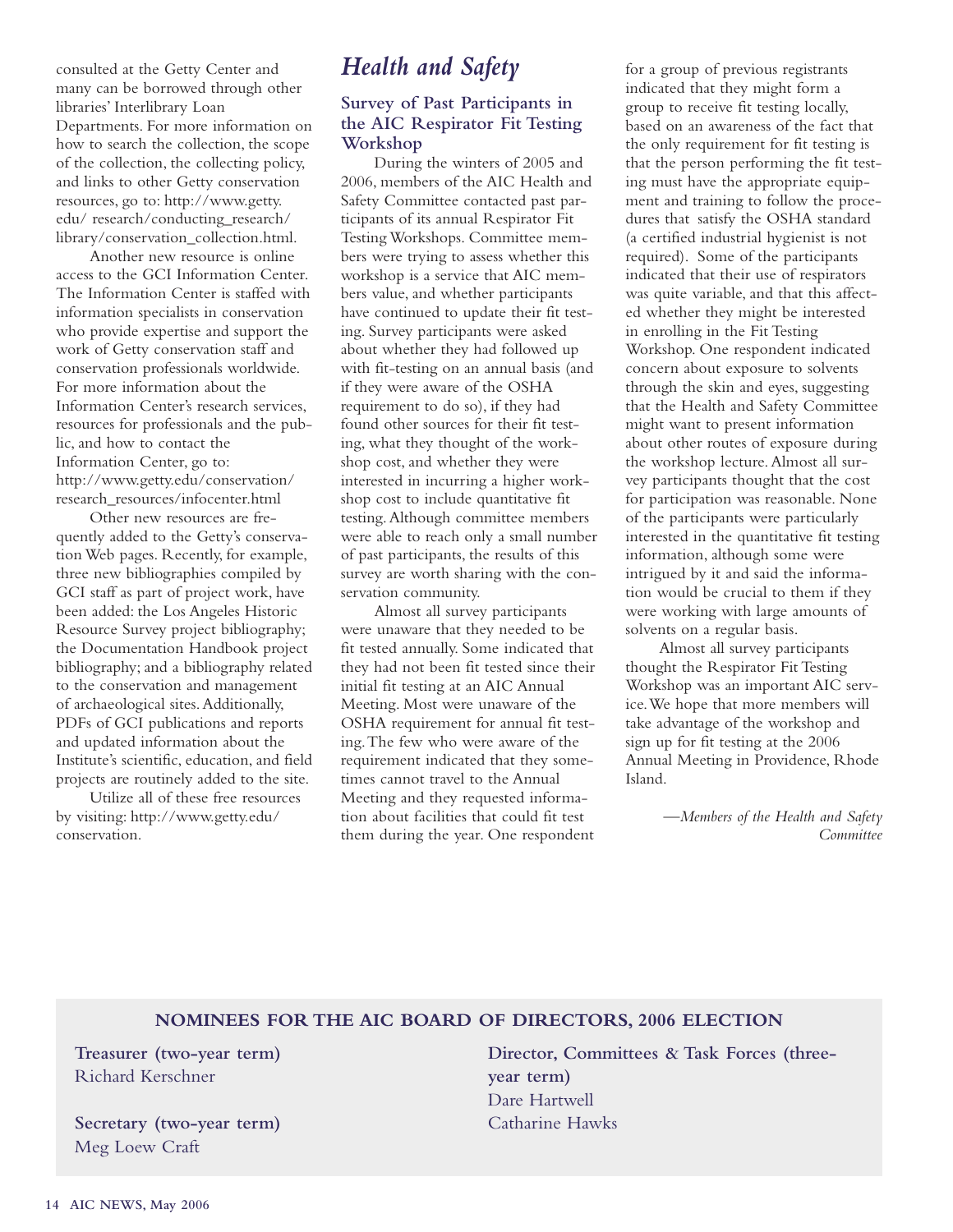

*EMG and RATS chose to not submit a column for this month's* AIC News*.*



#### **architecture**

**Program Chair Election:** By now you should have received in the mail your ballot to elect the next ASG Program Chair.The Program Chair is responsible for coordinating and organizing the ASG session at the Annual Meeting.After serving a oneyear term, the Program Chair automatically becomes the ASG Chair, which is also a one-year position. Please take a few moments to read each candidate statement and return your ballot.

**Updated Web Site:** The ASG Web site has been recently updated. The complete list of speakers and abstracts for this year's ASG session at the Annual Meeting is now posted. Also in the Web site's "Conferences" section is information about events and training offered by other professional organizations and links to related organizations'Web sites.

Look for more changes to the ASG Web site in the near future. Abstracts and postprints from past Annual Meetings will soon be available as will this newsletter's ASG column. As always, your input and comments are appreciated and any suggestions for improving Web site resources are welcome.

**Annual Meeting:** In addition to a full day of presentations on architectural conservation, other ASG events include the ASG dinner and lunchtime business meeting.The ASG dinner is scheduled for 8:00 p.m. on June 18 at a local restaurant and promises to be a good opportunity to catch up with old colleagues and meet new friends in a casual, relaxed atmosphere.Tickets for the dinner must be purchased in advance as part of your registration. The ASG business meeting will be

held during the lunch break of the conference session on June 19, is free to all conference participants, and includes refreshments.

If you have information relating to the ASG that you would like to have included in the next issue of *AIC News*, or questions on the information included in this article, please contact me at the telephone number or e-mail address listed below.

> *—Evan Kopelson,ASG Secretary/Treasurer (607) 257-3709 ekopelson@earthlink.net*

#### **book and paper**

**Annual Meeting:** I hope your registration for the Annual Meeting includes the PMG/BPG reception and the BPG business meeting lunch.At the first meeting we will raise a glass to our surviving another year of nonstop conservation activities.At the second meeting we will discuss and vote on a number of issues, some of which are listed below. However, most importantly, I hope to see you at the Library Collections Conservation and the Archive Conservation discussion groups and at the presentations which are a part of the wonderful BPG Specialty Session program.All events promise to be jam-packed with new information and useful tips!

BPG committee members have agreed to support a request from the Electronic Media Specialty Group to sponsor Brent Seales' presentation of non-invasive scanning and software technology, which can be used to retrieve information from currently inaccessible objects such as papyrus and parchment.This presentation is scheduled for Saturday at 2:00 p.m. and doesn't conflict with the BPG program that takes place on Sunday and

Monday.

#### **Publications Committee:** The

committee had its mid-winter meeting on March 17. I would like to take this opportunity to thank the committee members for their hard work, especially Interim Chair Shannon Zachary who oversaw the publication of another *Book and Paper Annual*. Shannon spends an exorbitant amount of her spare time on this effort. Because this situation is not sustainable in the long run, the executive committee will propose some funding changes at the upcoming business meeting that would enable us to contract out some of the services that Shannon currently provides for free.

We also wish to thank Rebecca Rushfield and Penley Knipe who have volunteered to subject index the retrospective volumes of the *BPG Annual*. The online version of the BPG Annual is currently searchable through a fulltext search engine.Walter Henry is adding key words to allow more specialist-centric subject access to the Annual content. Rachel Benbow started this project in 2001 and Rebecca and Penley are indexing the remaining articles.

Other meeting topics included the continuing effort to get the *Paper Conservation Catalogue* and the *Book Conservation Catalogue* online; how to deal with extra copies of the *BPG Annuals*; and the search for another Publications Committee Chair.A full report of the committee's activities will be given at the Business Meeting.

**Mailing List:** Folks that attended the last BPG Business Meeting will remember the discussion about using an electronic mailing list to distribute the BGP spring and fall mailings.At the meeting, the membership agreed that the Executive Committee should explore the possibility of such a list. The advantages of an electronic mailing list are a reduction in mailing time and cost.

We are fortunate that we not only have a mailing list in place, but that Erika Lindensmith has graciously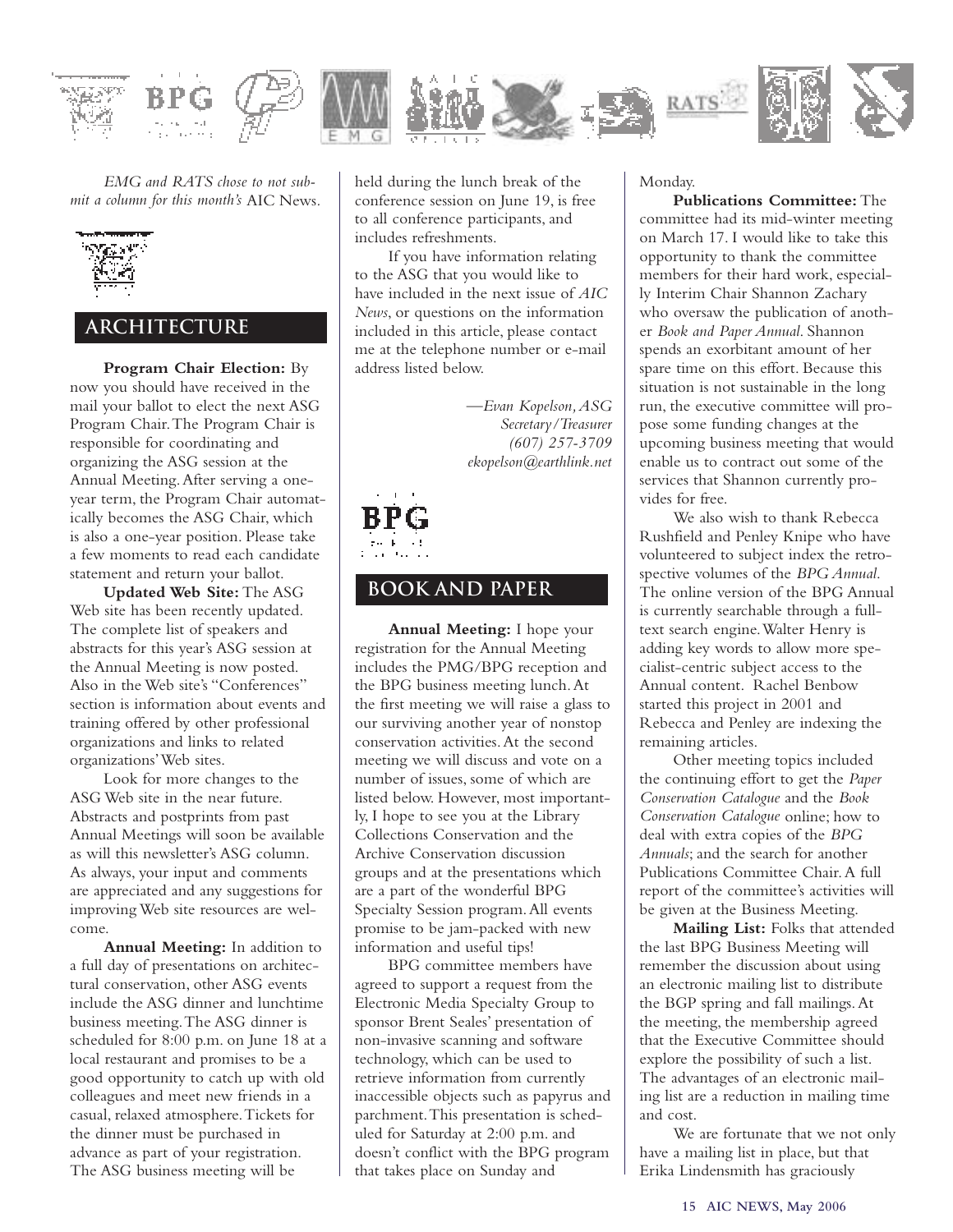

agreed to continue to be the list owner and keep the list up-to-date.There are a few issues associated with an electronic mailing list.They include the manner in which members sign up; the type of mailings that will be sent out; and the way in which members can stipulate that they prefer to receive the mailings in hard copy.A proposed electronic mailing plan will be put forth for a vote at the Business Meeting. See you in Providence!

> *—Elmer Eusman, Chair (202) 707-5838 eeus@loc.gov*



#### **cipp**

**Nominations to Board:** The following members have agreed to stand for office in the 2006-2007 term: Vice Chair: Jeff Peachey; Secretary: Jan Hessling; Director (two-year term): Melissa Carr; Director (three-year term): Susan Lunas; Nominating Committee: Linda Roundhill.

You will soon be getting your ballots in the mail. Please return them as soon as possible. I want to thank those who are running (and some who are running for a second time). It is important to participate in the life of our organization in order to make sure that it serves us and provides the support that we need in our private practices. I also want to thank the members of the nominating committee for their service: Kathleen Orlenko (Chair), Genevieve Baird, and Pat O'Regan.

Annual Meeting: Due to an unforeseen circumstance, the announcement for the CIPP Business Meeting and Dinner was left out of the Annual Meeting brochure.A dinner is planned from 6:00-8:00 p.m. for Sunday, June 18 and will be over in time for members to attend the AIC

Party<sup>2</sup>. Our dinner will be held at Pane EVino (http://panevino.net/home. html) and will cost \$30.00. If you wish to attend send a note and a check for \$30.00 made out to "AIC," to Alexandra Klingelhofer, Museum of Arts and Sciences, 4182 Forsyth Road, Macon, GA 31210; (478) 477-3232; aklingelhofer@masmacon.com.

Also, remember to sign up for the Risk Assessment Workshop which is co-sponsored by CIPP and AIC Professional Development.This workshop is offered to members of CIPP for the cost of the box-lunch or \$20.00.This timely workshop will cover all aspects of insurance for conservators as well as other non-insurance options.The cost of this workshop is partially subsidized by the CIPP as a membership benefit.

**CIPPNews Listserv:** The CIPP Board has decided to administer the CIPPNews listserv in a somewhat more aggressive fashion.The listserv is a membership benefit and currently only a small percentage of CIPP members subscribe.We have decided to subscribe all current CIPP members and add all new members as they join. If you do not wish to subscribe to the CIPPNews listserv, you may remove yourself from the list after you are added.We have also decided to remove subscribers who are no longer CIPP members.We had some disruptive and inappropriate exchanges on the listserv last month, and in the future subscribers who misbehave will be removed from the list.We hope that members will use the listserv and enjoy the information that it brings. Examples of how the listserv has been positively used include: as a ready reference; to announce available equipment or the need for equipment; as a source for supplies and suppliers; to post job-related information; and to distribute news to the CIPP membership in a timely fashion.

**CIPP Website:** Finally, do take a look at the CIPP website on the AIC website.Thank you to Jan Hessling for all of your work on this project! Jan

still really needs photographs of conservators at work, so if you have a photo that you would like posted on our website, please let her know. She can be reached at hessling@mindspring.com.

> *—M. Susan Barger (505) 466-3480 msusanbarger@earthlink.net*



#### **objects**

**Annual Meeting:** Having received the registration brochure for the 2006 AIC Annual Meeting, you will find that Katie Holbrow has arranged an exciting session on armatures and mounts. I would like to congratulate Katie for making sure the session covers an impressive range of specialties which increases the usefulness to the entire OSG membership.The OSG activities begin with the business meeting on the evening of Sunday June 18, with the talks, tip session/lunch, and ADG business meeting on Monday June 19. Please join your colleagues for a productive conference.

**Tips Session:** The deadline for receipt of one- to five-minute tips in PowerPoint format has just passed. But, if you have any last minute ideas, don't hesitate to contact Katie at kholbrow@williamstownart.org or (413) 458-5741.

**Postprints:** Ginny Greene reports that the 2004 and 2005 OSG *Postprints* will arrive to the membership on one CD sometime this summer.

**Publications Committee:** Elizabeth Hendrix is pleased to relate that we have received many excellent abstracts for a potential issue of *JAIC* devoted to the theme "Storage,Travel, and Display: Multiple Perspectives."To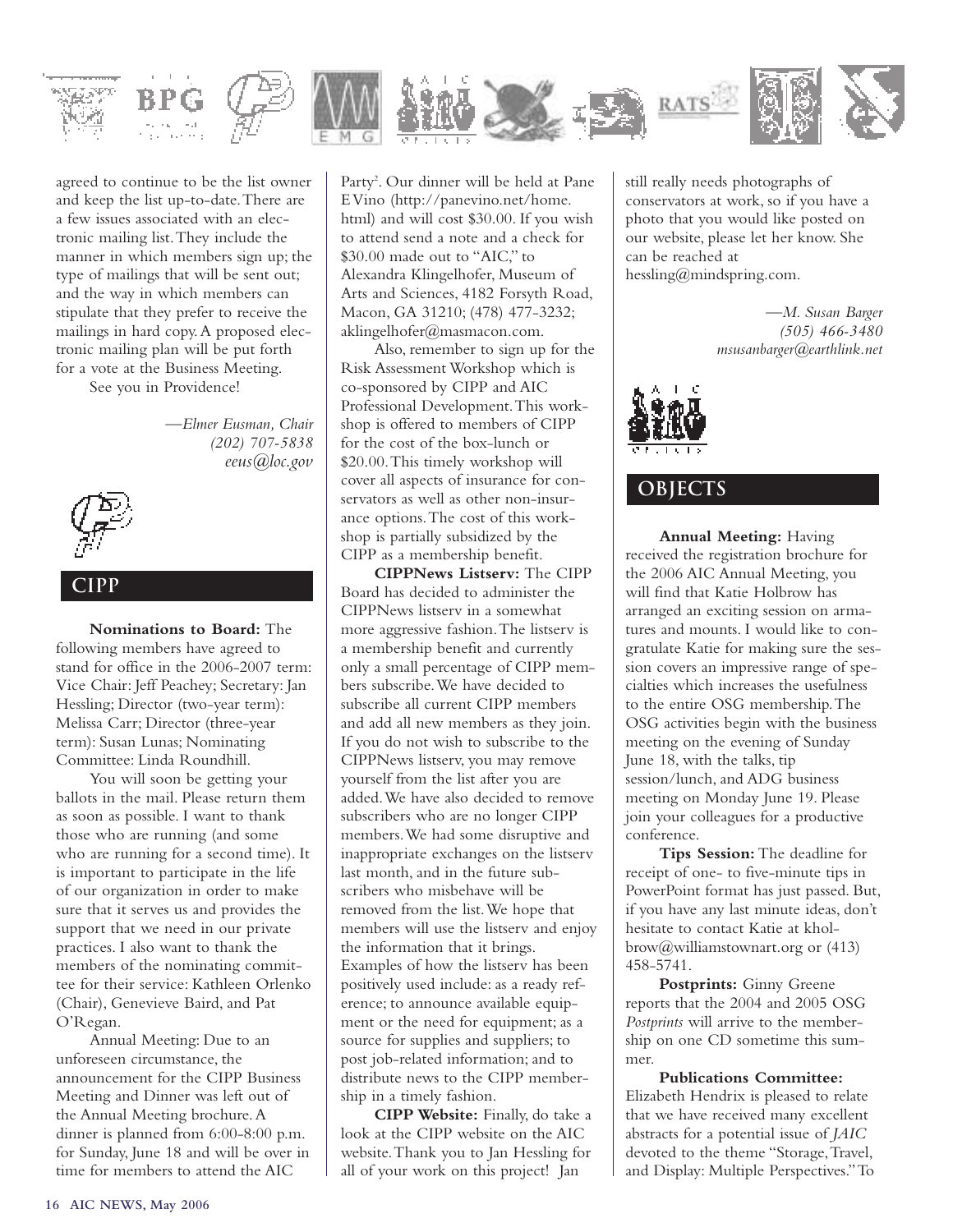

date, there are twice as many abstracts focusing on modern and contemporary art as ancient art, and we will have several articles addressing technical and logistical challenges in general.The deadline for the first draft is September 15, 2006.We welcome and encourage additional abstracts concerning older arts or more traditional materials if a completed draft can be finished by the September deadline. Please send queries to Elizabeth at ehendrix@mit.edu.

**Elections:** Sheila Payaqui from the Nominating Committee announces that members should receive an OSG Ballot in the mail.The Program Chair and Secretary/Treasurer positions are open this year.There are three strong candidates for each position.Ann Boulton, Laramie Hickey-Friedman, and Batyah Shtrum are running for Program Chair.The candidates for the Secretary/Treasurer position are Jennifer Bosworth, Megan Emery, and Michaela Neiro. Please cast your vote and have the ballot postmarked by Friday, May 26.Thank you for voting.

> *—Julie Wolfe, OSG Chair (310) 440-7266*



#### **paintings**

*jwolfe@getty.edu* **2006 Annual Meeting**: It's not too late to register for the 2006 Annual Meeting! The PSG session is packed with exciting and engaging talks.Also, please consider attending this year's Paintings Luncheon for some great presentations;Testfabrics is going to be a sponsor of the event.Testfabrics will be providing catalogues to each participant and will have sample materials for everyone to look at. I often find it difficult to judge materials from a photograph, so Testfabrics' presentation will be a great opportunity to see and com-

pare their products.And that's not all at the end of the luncheon an entire set of samples will be given as a door prize to one lucky winner! Many thanks to our Program Chair, Bonnie Rimer, for making this event happen.

**Elections:** We have four positions to fill during the elections at the 2006 Business Meeting: Group Chair, Program Chair, Treasurer, and Secretary. Being an officer requires an investment of time and effort, but the benefits make it a worthwhile experience. Not only does serving as an officer provide the opportunity to get involved with your specialty group and the conservation community, but it also offers the opportunity to learn more about AIC and how we, as members, can make a difference. I hope you will seriously consider running.

**Call for Publication:** PSG needs your help! We are responsible for the lead article in the November 2006 AIC newsletter and we are looking for someone to write it.This is a great opportunity to contribute an article about recent developments, research, and current issues related not only to PSG members but also to the wider conservation community.The article should not exceed 2000 words, and can include multiple authors. If you are interested in authoring, please contact me as soon as possible to propose your topic.

**DistList:** The aic-paintings distlist is finally up and running! Many thanks to Chris Stavroudis who has not only graciously helped with mailing the list guidelines, but provided guidance throughout the whole listserv creation process. By now, all PSG members who submitted e-mail addresses should have received the guidelines and information about how to opt-on, and are hopefully already using the distlist.As the list is not moderated, please remember to limit your submission to ONE subject per message. (You may, of course, send as many messages as you like, but please try to limit each message to a single topic.) Also, including a meaningful subject line will allow list

members to more easily access and organize the postings in their in-box.

Aic-paintings distlist messages are archived in a database and can be accessed only by use of a password. In general, the distlist policy is to send the password via the postal service and not by e-mail. In order to help defray mailing costs, we will be giving out the password to all PSG members at the 2006 Annual Meeting and will then mail the password to members not in attendance.

**Samuel H. Kress Publication:** The Samuel H. Kress Foundation in association with the Conservation Center of the Institute of Fine Arts, NewYork University, has just published *Studying and Conserving Paintings: Occasional Papers on the Samuel H. Kress Collection*.The book comprises articles on the treatment, technical examination, and art historical study of paintings in the Kress collection, as well as the conservation history of the collection itself.The book is available through Archetype Publications, www.archetype.co.uk

If you have any information relating to the PSG which you would like to have included in the next issue of *AIC News*, or have any questions, please feel free to contact me.

> *—Nica Gutman, PSG Group Chair (212) 992-5866 FAX: (212) 992-5851 nmg5@nyu.edu*



#### **photographic materials**

**PMG Matching Funds to FAIC:** In December 2005, the PMG contributed \$1000 to the FAIC Professional Development Fund, which matched the total made by individual donations from PMG members.This marked the successful completion of an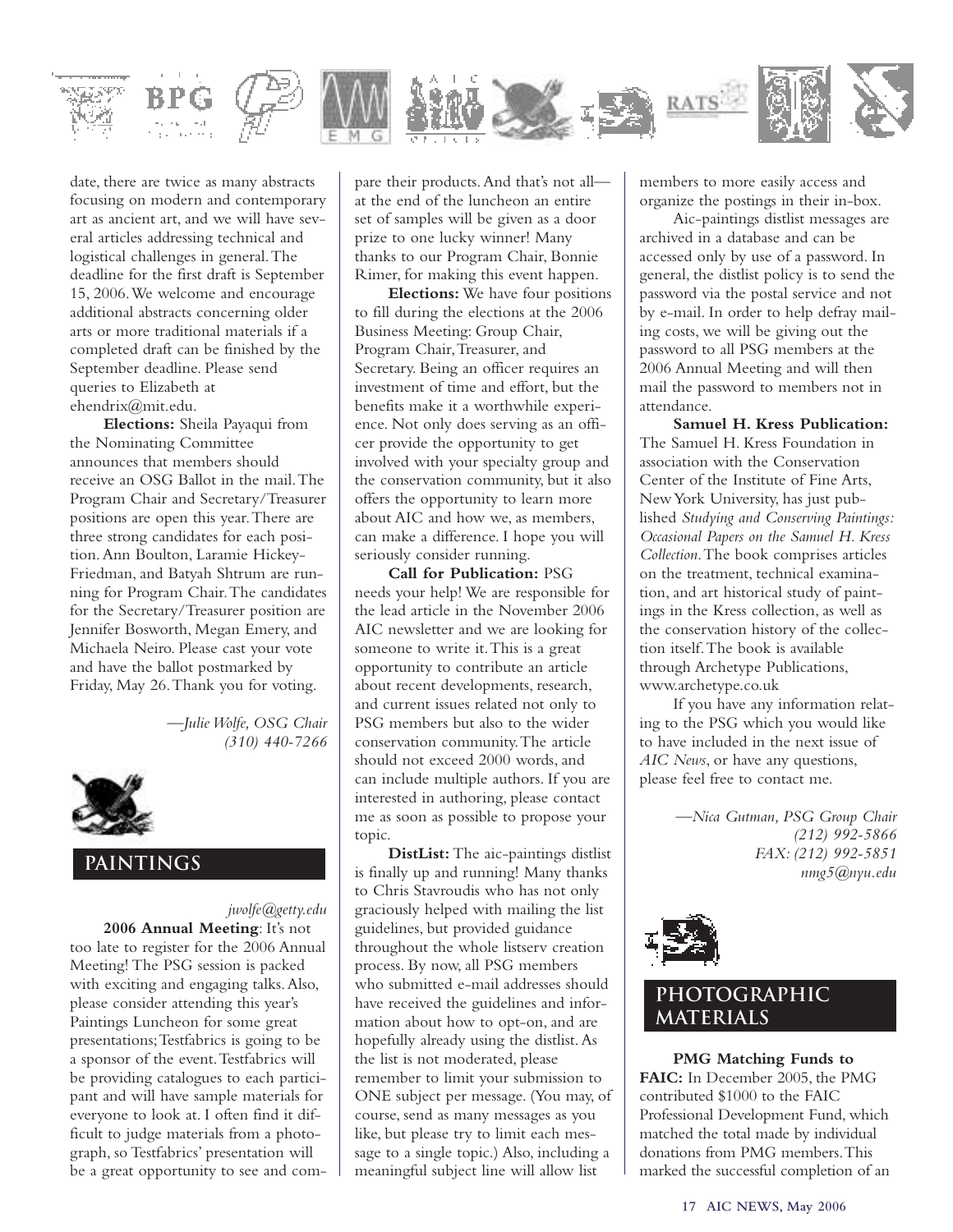

initiative by former PMG Chair Tom Edmondson and the PMG to encourage support for this worthwhile program.As Ruth Seyler,AIC Membership Manager, acknowledged in her thanks to us, the PMG match "really helped to raise donations to FAIC."

**2006 Annual Meeting:** The PMG program for the June 2006 AIC Annual Meeting in Providence, assembled by Program Chair Laura Downey Staneff, encompasses a wide variety of subjects and promises something of interest for all of us.The annual Business Meeting will be held during the Sunday, June 18, morning session. The tentative agenda includes the 2007 PMG Winter Meeting in Rochester, New York, a report from the PMG Certification Development Task Force, an update on PMG funding for projects, a financial report, and a publications update. Please also note that the PMG will join the Book and Paper Group for a reception on Sunday evening at a local Providence restaurant,The Federal Reserve.

**Mellon Collaborative Workshop:** A five day Collaborative Workshop in Photograph Conservation funded by the Andrew W. Mellon Foundation entitled *Contemporary Photography: Digital Prints* will be held November 6–10, 2006, at the San Francisco Museum of Modern Art. Franziska Frey and Martin Juergens are the designers and primary instructors of the course.The aim of the workshop is to provide conservators with the knowledge and tools they need to handle the issues surrounding the acquisition and conservation of prints made from digital files, as well as an understanding of the trends in imaging technology and artists' use of modern photographic printing techniques. Invited speakers include experts from science, conservation, history, and the arts: Scott Williams of Rochester Institute of Technology; Rita Hofmann from Ilford Imaging Switzerland; Doug Munson of the Chicago Albumen Works; Sonia Sheridan, artist; and Sandra Phillips,Theresa Andrews, Jill

Sterrett, and Corey Keller from the San Francisco Museum of Modern Art, among others.

Due to the hands-on nature of many sessions, this workshop will be very limited in number of attendees. Applicants should submit a letter of interest and a *curriculum vitae*.The letter should include the following information: why participation in this workshop is important to your educational and professional goals; prior experience (or lack thereof) with the topic; attendance at other Mellon Collaborative Workshops. Precedence will be given to those professionals who are able to further disseminate the workshop information to a wider audience in the form of formal teaching, organization of workshops, sharing with institutional colleagues, and mentoring of interns. Financial aid will be awarded to defray basic travel expenses.There is no workshop fee.Applicants should include a separate request for financial assistance that includes reasons for the request and a budget with estimated costs.

For the full course description and proposed schedule contact Elaine Johnson at ejonsonc@udel.edu or (302) 831-0837.Applications are due **July 17th, 2006**.

> *—Marc Harnly, PMG Chair (310) 440-6583 mharnly@getty.edu*



### **textiles**

**2006 Annual Meeting:** We hope to see lots of TSG members at the Annual Meeting on June 16-19 in Providence, Rhode Island.As you plan your travels, please keep the TSG schedule in mind.The TSG Dinner, which promises to be great fun with plenty of socialization, will be on

Sunday, June 18. If you haven't yet signed up for the dinner, you may do so at the conference. For those who want a preview of Zooma, the restaurant where we will be eating, check out www.zoomari.net.

Our full day of papers and the TSG business meeting will be on Monday, June 19, from 8:30 a.m. to 5:30 p.m.The program in the registration brochure is only a partial list of papers. For more information on the day's schedule, contact Program Chair, Ann Frisina.

If you have any travel questions, feel free to contact Claudia Iannuccilli, a Providence native, who has offered to be our "answer person."You can reach her at (617) 369-3537 or cpian@mfa.org. She has information about places to visit, getting around the city, restaurants, and the like.

**TSG Business Meeting:** Please try to plan your travels so that you will be able to attend the TSG business meeting on Monday, June 19, from 4:00 to 5:30 p.m. One very important item on the agenda will be a discussion and vote on the future format of our *Postprints*.We are currently considering two options: continuing the printed volume as it is now, or switching to a CD format. Check the TSG Web site and your spring TSG mailing for a discussion on the pros and cons of both options.This is a very important matter and we need to have as much commentary as possible before proceeding. Please send your thoughts to any board member, and pay close attention to the materials in the mailing.

The business meeting is the only annual opportunity for the TSG membership to gather and discuss the organization. If you are unable to attend the meeting, please forward your thoughts and concerns, on any TSG subject, to one of the board members.The TSG exists for its members; let's make sure we are addressing your needs and interests. If you would like to be included on the business meeting agenda, please contact Nancy Pollak.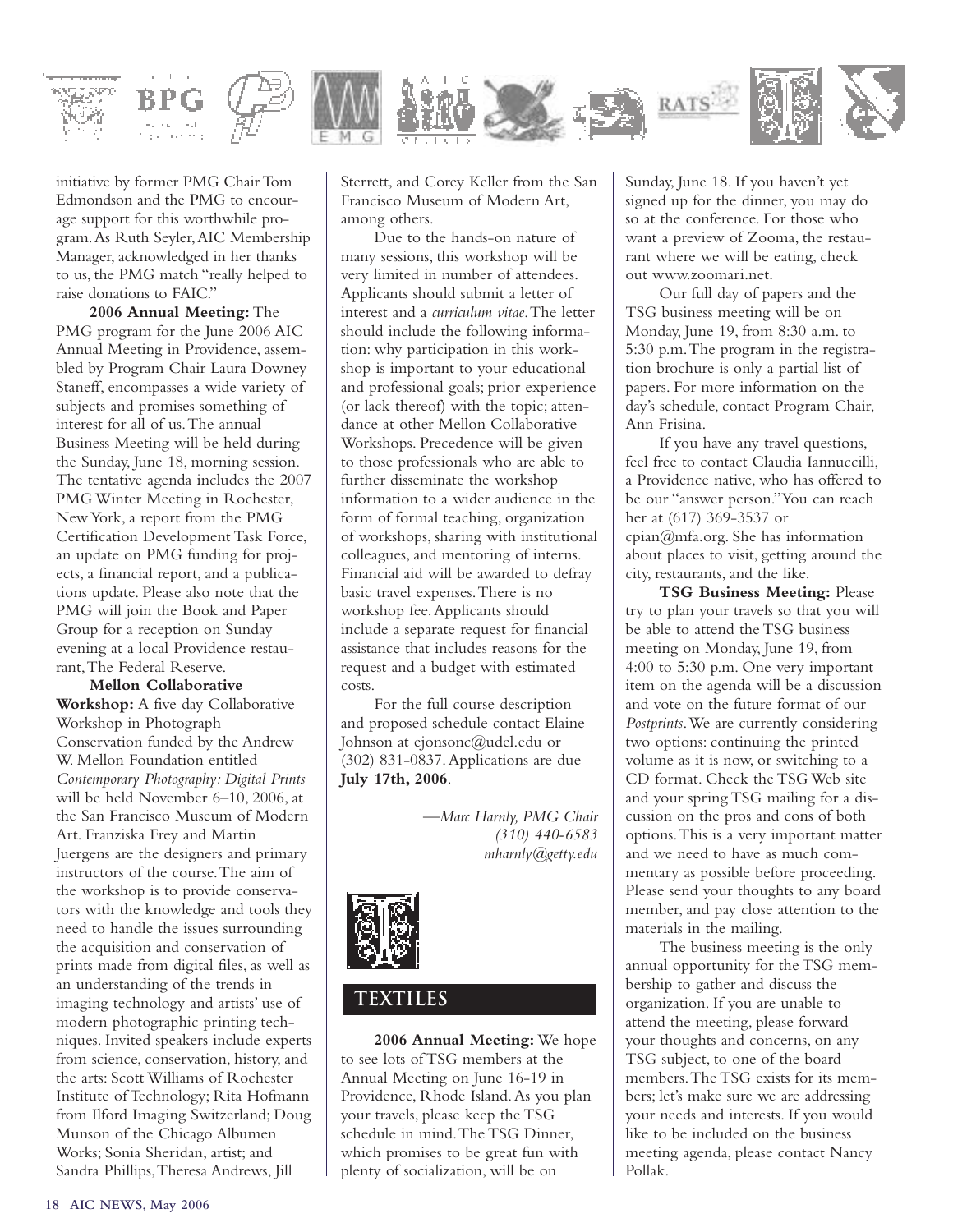

**Special Tour:** The textile conservators of the Museum of Fine Arts, Boston, are extending an invitation to their open house at the Gabriella and Leo Beranek Textile Conservation Laboratory on Tuesday, June 20, from 9:00 a.m. to 12:00 p.m. Route your AIC Meeting trip through Boston and stop in to see the Museum of Fine Arts' newly renovated textile laboratory and textile storage facility. RSVP to Meredith, Claudia, Joel, or Allison at (617) 369-3537.

**Postprints:** By now,TSG members should have received their copies of the 2005 *Postprints* from the Minneapolis Annual Meeting. Special thanks to the editors: Kathleen MacKay, Beth Szuhay, and Joel Thompson, and layout editor Robin Hanson for their superb work in getting the volume in your hands before this year's Annual Meeting. Of special note, this volume is in compliance with the AIC Best Practices for Print Publications Task Force Guidelines. These guidelines are part of what makes *Postprints* the professional-looking and useful publication we all enjoy.

**Help Wanted:** We need a volunteer to help Melanie Sanford,Web site Committee Chair, maintain the "Links" section of the TSG Web site. Melanie needs someone to gather pertinent information such as links, suggestions, sites, and companies, and send

her the information so she can update the Web site monthly. If interested, please contact Melanie at (214) 995- 0696 or textiles@melanie-sanford.com.

**Stay in Touch:** Here is the contact information for your TSG officers: Nancy Pollak, Chair (see information below);Ann Frisina, Program Chair/Vice Chair, (651) 297-5490, ann.frisina@mnhs.org; Sarah Stevens, Treasurer, (518) 237-8643 ext. 3277, sarah.stevens@oprhp.state.ny.us; and Anne Murray, Secretary, (301) 238- 1420, murraya@nmaicrc.si.edu.

> *—Nancy Pollak,TSG Chair (301) 845-1010 nrpollak@aol.com*



#### **wooden artifacts**

**2006 Annual Meeting:** I would like to personally thank Peter Muldoon for his heroic effort in organizing the 2006 Wooden Artifacts Annual Meeting session. Our session will be on Saturday afternoon June 17, and Sunday morning, June 18, with the WAG dinner to follow on Sunday evening.The session is split again this

year so that we have the opportunity to attend other Specialty Group presentations.

**Business Meeting:** The business meeting will be held immediately after the afternoon WAG session on June 17, 2006. I encourage everyone to attend.We have many issues to discuss and the future of WAG depends on your participation. I will be sending out the agenda via our listserv e-mail prior to the meeting. *Postprints*, survey results, and budget are but a few of the topics that will be raised.

**Nomination of Officers:** This year we have only one officer position open for election. I encourage anyone interested in filling the position of Program Chair to contact me as soon as possible. Don't miss your opportunity to serve in this important, prestigious, and highly rewarding position.

**Urgent Request:** I am asking anyone in possession of WAG documents to please send them to me. If anyone has any documents, letters, business meeting minutes, contracts, etc, that belong to the group, please forward them to me. I have been asked many questions this year that relied on past records, so any information you send will be greatly appreciated.

> *—Randy S.Wilkinson,WAG Chair rwilkinson@99main.com*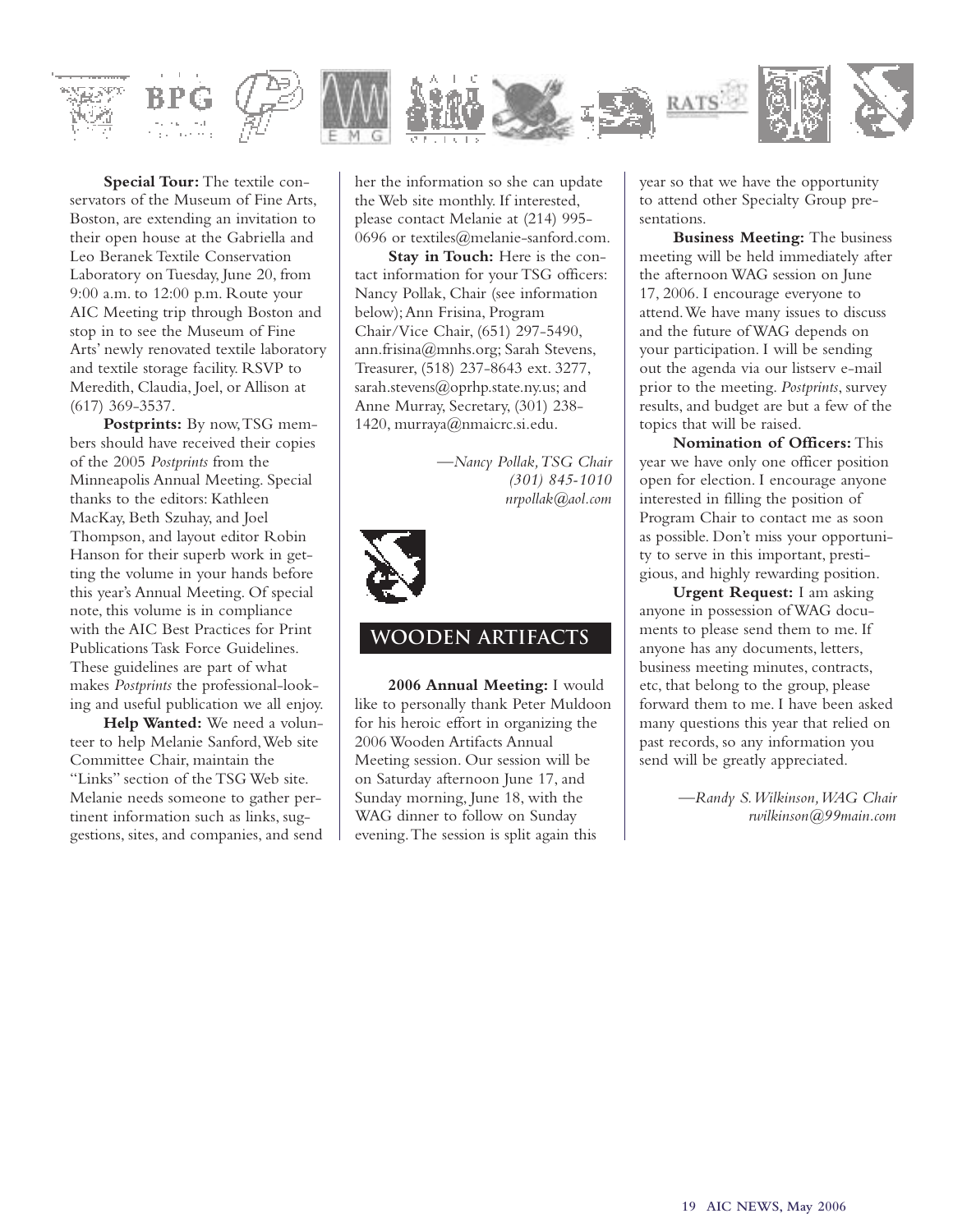#### **CALL FOR PAPERS**

June 15. Deadline for submissions for a special issue of the international journal, Spatial Vision. Manuscripts exploring vision, science, art and the link between science of perception and visual arts. Contact: Guest Editor, Baingio Pinna, +39 079 2831401 or +39 079 2831402; baingio@uniss.it; Spatial Vision: http://www.vsppub.com/journals/ jn-SpaVis.html

September 15. WAAC Annual Meeting, October 21-22, 2006, Center for Creative Photography,Tucson,AZ. Papers on all subjects of interest to conservators will be considered. Send author, title, and abstract by September 15th 2006 to: Laura D. Staneff,WAAC President, P.O. Box 522, Nederland CO 80403; ldstaneff@ionsky.com

September 1. 11th Congress of the International Association of Book and Paper Conservators (IADA) call for abstracts. To be held on September 17-21, 2007 in Vienna Austria. Email abstracts to: brigit.reissland@icn.nl; for abstract template: http://palimpsest.stanford.edu/iada/ ta07\_abs.dot

International Round Table Congress on Recent Research into the Nature, Condition and Conservation of Seals, call for papers. Co-organized by The International Consil des Archives (ICA) and Oxford University Library Services (OULS), to be held on March 19-27, 2007.

Merton College Oxford, UK— Contact: Chris Woods, +44 1865 277075; fax: +44 1865 277182; chris.woods@ouls.ox.ac.uk

#### **GENERAL**

Ongoing."Business and Management Practices for Conservators": Records Management, Lab Safety, and other distance learning courses.

Contact: Eric Pourchot;AIC, (202) 452–9545, ext. 12; Fax: (202) 452–9328; epourchot@aic-faic.org; registration forms at www.aic-faic.org

May 15-16; September 11-12; November 20-21. "Introduction to Laser Cleaning in Conservation" Course. Liverpool, UK—Contact: Martin Cooper, fax: +44 151 478 4810; martin.cooper@liverpoolmuseums.org.uk

May 15-19."Risk Management." Canadian Association for Conservation of Cultural Property (CAC) 32nd Annual Conference and Workshop. Toronto, Ontario—Contact: (613) 231- 3977; www.cac-accr.ca/

May 23-27. "The Road to Productive Partnerships." The Society for the Preservation of Natural History Collections (SPNHC) and the Natural Science Collections Alliance (NSCA) joint annual meeting. Albuquerque, NM—Contact: Cindy Ramotnik, (505) 277-5369; ramotnik@unm.edu; http://www.msb.unm.edu/meetings/ SPNHC-NSCA2006

June 8-10. 25th Annual Illinois Historic Preservation Conference. Bloomington-Normal, IL—Contact: (312) 922-1742; www.landmarks.org

June 16-19. "Using Artifacts: Is Conservation Compromised?" 2006 AIC Annual Meeting. Providence, RI—Info: www.aicfaic.org

June 22. RESTORE Workshop on Design Parameters for Ventilation Systems. Urban Center in Manhattan, NY— Contact: Jan C. K.Anderson, jckanderson@RESTOREtraining.org; Mike Mecklenberg, mike@RESTOREtraining.org; (212) 749-1800; www.RESTOREtraining.org

July 27-30. The National Alliance of Preservation Commissions 2006 Forum. Baltimore, MD—Contact: (706) 542-  $4731$ ; napc $@$ uga.edu; http://www.sed.uga.edu/pso/programs/ napc/napc.htm

August 13-18. "Analytical AIC. Techniques in Conservation." Williamstown, MA—Contact: Eric Pourchot,AIC (202) 452-9545, ext. 12; Fax: (202) 452-9328; epourchot@aicfaic.org; registration forms at www.aicfaic.org

August 28-September 1. "The Objects in Context: Crossing Conservation Boundaries." 21st International Institute for Conservation (IIC) Congress. Munich, Germany—Contact: Graham Voce, +44 (0)20 7839 5975; iic@iiconservation.org; www.iiconservation.org

September 11-15. AIC "Adhesives for

Conservation." Los Angeles, CA—Contact: Eric Pourchot,AIC (202) 452-9545, ext. 12; Fax: (202) 452-9328; epourchot@aicfaic.org; registration forms at www.aicfaic.org; special FAIC Individual Professional Development Scholarships available

September 13-16. Archaeological Sciences of the Americas Symposium. Tucson,AZ—Contact: Caitlin O'Grady, cogrady@email.arizona.edu or Lesley Frame, lesleydf@email.arizona.edu

September 13-16. "History's Enduring Voices." The American Association for State and Local History (AASLH) 2006 Annual Meeting. Phoenix,AZ—Contact: Natalie Norris, (615) 320-3202; norris@aaslh.org; www.aaslh.org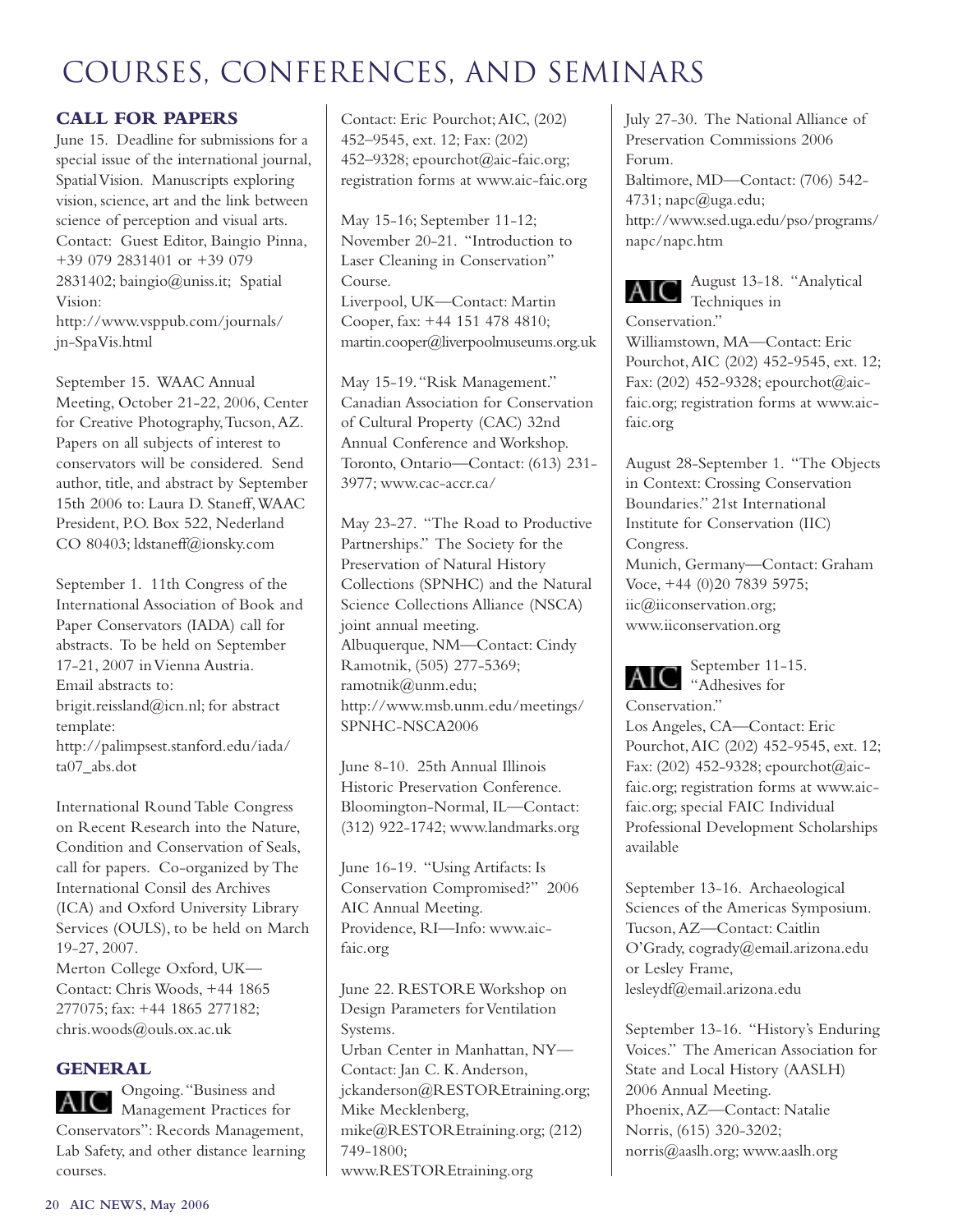September 18-20. Icon and Portrait International Conference. Coorganized by the ICOM-CC—Wood, Furniture and Lacquer and St. Mena Church. Cairo, Egypt—Contact: +2-02- 4234474; hhnnc@yahoo.com

September 21-23. "The Best in Heritage,"Annual Conference. Organized by the European Heritage Association. Dubrovnik, Croatia—Contact: info@TheBestinHeritage.com; www.TheBestinHeritage.com

AIC

October 17-20. "Spot Tests for Materials

Characterization." Presented by Western Association for Art Conservation (WAAC), co-sponsored by AIC. Tucson,AZ—Contact:Theresa Moreno, (520) 621-6314; tkmoreno@email.arizona.edu; http://palimpsest.stanford.edu/waac/

November 10-12. AIC "Inpainting Glaze Spalls on Architectural Terra Cotta and Tiles." New York City—Contact: Eric Pourchot,AIC (202) 452-9545, ext. 12; Fax: (202) 452-9328; epourchot@aicfaic.org; registration forms at www.aicfaic.org

#### **ARCHITECTURE**

May 13–June 9."Suburban Developments of the Recent Past: Visions - Realities - Futures." Conservation of Modern Architecture (MARC 2006). Helsinki, Finland—Contact: http://www.iccrom.org/eng/training/ events/2006-2007/200605marc\_en.htm

#### **BOOK AND PAPER**

July 26–29. 5th Institute of Paper Conservation (IPC) International Conference along with the 1st Book and Paper Group of ICON International Conference. Edinburgh, UK––Contact: Conference Secretariat for IPC, +44 (0) 1435 883659; bpgconference@icon.org.uk; www.ipc.org.uk; www.icon.org.uk

August 1-4; 8-11. "Water AIC and Paper."

Buffalo, NY and San Francisco, CA— Contact: Eric Pourchot,AIC (202) 452-9545, ext. 12; Fax: (202) 452- 9328; epourchot@aic-faic.org; registration forms at www.aic-faic.org

September 11-15; 18-22. "Identifying and Recording Bookbinding Structures for Conservation and Cataloguing." Course organized by the Municipal Centre for Historical Research and Documentation (DIKI). Volos, Greece—Contact:Athanasios Velios, a.velios@btinternet.com

September 21-22; 28-29. Seminar on Conservation of Transparent Paper. Berlin, Germany—Contact: Hilda Homburger, +49 30 3912503; hombu@freenet.de

October 23-27. "Removal AIC of Pressure-Sensitive Tapes and Tape Stains."

Shepherdstown,WV—Contact: Eric Pourchot,AIC (202) 452-9545, ext. 12; Fax: (202) 452-9328; epourchot@aicfaic.org; registration forms at www.aicfaic.org

September 5–7, 2007. AIC "Printed on Paper: The Techniques, History, and Conservation

of Printed Media." Northumbria University.

Newcastle–upon–Tyne, UK—Contact: Nancy Purinton, (304) 535–6143; nancy\_purinton@nps.gov

#### **OBJECTS**

May 27-June 7. The Metals Conservation Summer Institute, Higgins Armory Museum. Worcester, MA—Contact: cbauer@higgins.org; http://www.higgins.org

October 12-13. Archaeological Metal Finds Conference. Organized by the Archaeological Objects Working Group in the "Verband der Restauratoren" (VDR) and the Reiss-Engelhorn-Museums Mannheim. Mannheim, Germany—Contact: Martin Hoepfner, +49 6021 4511720; martinhoepfner@gmx.de

#### **PAINTINGS**

May 16–19."Modern Paint Uncovered." Symposium co-organized by the Getty Conservation Institute, National Gallery of Art and the Tate. London, UK––Contact: MPU@tate.org.uk; www.getty.edu/conservation/science/ modpaints/mpu.html

July 12-15. "Varnishes, AK Solvents and Retouching Paints: Results from Recent Research and Practical Applications." Workshop presented by J. Paul Getty Museum and The Getty Conservation Institute in cooperation with AIC.

Los Angeles, CA—Contact: Eric Pourchot,AIC (202) 452-9545, ext. 12; Fax: (202) 452-9328; epourchot@aicfaic.org; registration forms at www.aicfaic.org

#### **PHOTOGRAPHIC MATERIALS**

August 19-24. "Preserving Photographs in a Digital World." Seminar sponsored by the George Eastman House, Rochester Institute of Technology and Image Permanence Institute.

George Eastman House, Rochester, NY—Contact: Stacey VanDenburgh, (585) 271-3361, ext. 323; seminar@geh.org; www.imagepermanenceinstitute.org

November 6-10."Contemporary Photography: Digital Prints" Workshop presented at the San Francisco Museum of Modern Art, with funding frm the Andrew W. Mellon Foundation, San Francisco,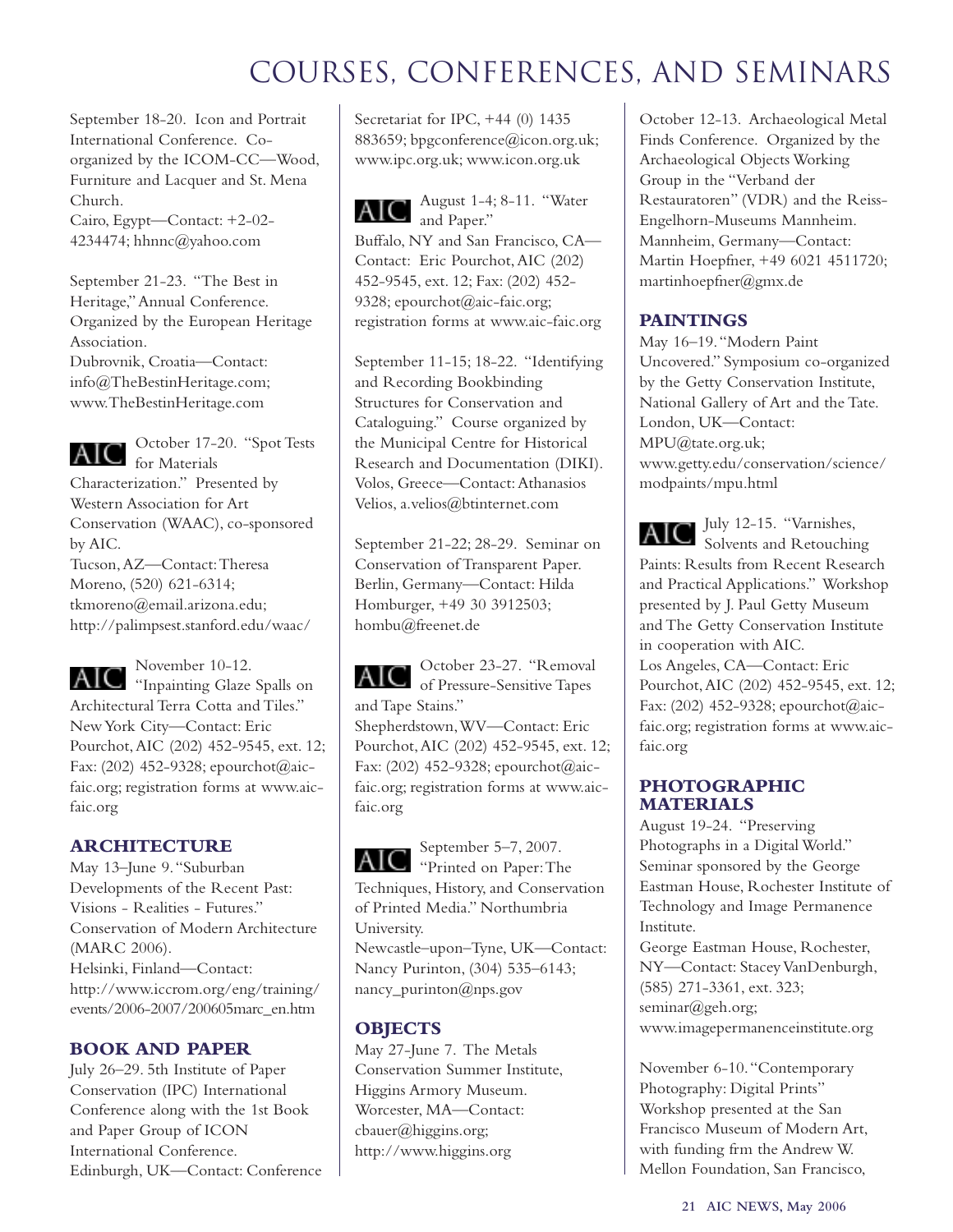CA—Contact: Elaine Johnson at ejonsonc@udel.edu or (302) 831- 0837.

#### **COURSE OFFERINGS**

#### The American Academy of Bookbinding Courses

Concept and Design of Artist Books and Binding (June 21-24,Telluride, CO);Advanced French Style Binding (June 26-30; July 3-7, Telluride, CO); Chemise, Slipcase and Clamshell Box (July 10-14,Telluride, CO); Conservation:Treatment of Textblocks (July 17-21,Telluride, CO); Conservation: Sewing of Textblock (July 24-28,Telluride, CO); French Style Leather Binding (September 25- 29; October 2-6,Ann Arbor, MI); Conservation:Treatment of Textblocks (October 23-27,Ann Arbor, MI); Conservaton: Sewing of Textblock (October 30-November 3,Ann Arbor, MI).

Contact: (970) 728–3886; staff@ahhaa.org; www.ahhaa.org

#### Balaam Art Courses

Barcelona, Spain—Contact: Balaam, Mireia Xarrii, C. Escoles Pies 76, Pral 1, Barcelona 08017, Spain; +34 93 4171347; Fax: +34 93 2123715; info@balaam-art.com; www.balaam-art.com

#### Campbell Center for Historic Preservation Studies

Masonry Restoration, Historic (May 17-20); Design & Construction of Mounts for Exhibits (June 7-10); Mannequin Workshop (June 7-10); Exhibit Design for the Small Museum (June 12-15); Packing & Shipping Workshop (June 14-17); Digital Imaging of Museum Collections; Rigging and Moving of Fine Arts/Artifacts (June 20-24); Environmental Monitoring & Control (June 21-24); Emergency Preparedness, Response & Recovery (July 10-13); Photographic Documentation (July 10- 13); De-Acidification of Paper (July

17-21); Funding Collection Care: Grant Writing Workshop (July 25-27); Computer Software for Collections Management (Aug. 10-12); Collections Management in Storage (Aug. 14-18); Enzymes and Their Targets (Aug. 21- 25); Cemeteries, Preservation of Historic (Sept. 6-9); Gilding I (Sept. 12-15); Gilding II (Sept. 18-21); Matting Workshop (Sept. 18-21); Stabilization & Maintenance of Historic Structures (Sept. 25-28); Book Collections Maintenance & Repair I (Oct. 10-13); Mycology for the Conservator (Oct. 10-14); Pulp Repair Techniques for the Paper Conservator (TBA); Mt. Carroll, IL—Contact: Campbell Center; (815) 244-1173; Fax: (815) 244-1619; registrations@campbellcenter.org; www.campbellcenter.org

Canadian Conservation Institute (CCI) Courses Contact: Julie Murtagh, (613) 998- 3721, ext. 114; cci-icc\_edu@pch.gc.ca

#### Centre for Photographic Conservation Courses

In-House Training Course and Lecture Programs, UK—Contact:Angela Moor, +44 020–8690 3678; Fax: +44 020–8314 1940; xfa59@dial.pipex.com; www.cpc.moor.dial.pipex.com; cphotoconservation@cpc-moor.com

#### Conservation Center for Art and Historic Artifacts (CCAHA)

Matting and Framing:Tools and Techniques (July 12);Where Artifact Meets Exhibition:Advances in Preservation Planning and Design (July). Philadelphia, PA—Contact: (215) 545- 0613; http://www.ccaha.org

#### Conservation Center, Institute of Fine Arts, NYU,

The Chemical Microscopy of Art and Artifacts: McCrone Research Institute Certified Course for Conservation and

Art History Professionals.(August 7-11); Digital Photography for the Professional Conservator: Photodocumentation Workshop (August 10-11). Contact:Anuja Butala, (212) 992-5888; ab153@nyu.edu; http://nyu.edu/ gsas/dept/fineart/ifa/curriculum/ conservation.htm or Shelley Sass, Program Coordinator, sks3@nyu.edu

Conservation Technologies (NMGM), Conservation Center Liverpool, England—Contact: Dr. Martin Cooper, martin.cooper@liverpoolmuseums.org. uk; +44 151 478 4904

The Gemmological Association of Great Britain UK—Contact: claire@gem-a.info

Heritage Conservation Network Conservation of Hurricane-Damaged Vernacular Houses (Ongoing, St. Louis, MS); Conservation of Hurricane-Damaged Houses: Shotgun Style and More (Ongoing, New Orleans, LA); Mill and Mill Race Conservation (June 18-July 1,Waynesville, NC); Documentation and Condition Assessment (July 9-15,Virginia City, MT); Conservation of Painted Stucco Detailing (July 30- August 12, Oplotnica, Slovenia); Stabilization of Arched Stone Bridge (September 10- 23, Bucks Co., PA); Adobe Conservation and Heritage Management (October 15-28, Chihuahua, Mexico). Contact: (303) 444-0128; info@heritageconservation.net; www.heritageconservation.net

#### The Historic Preservation Institute: Summer Program in Italy

Introduction to Art Restoration in Italy (May 21-June 26); History of Italian Gardens (May 20-June 6); Surveying and Analyzing Historic Buildings (May 21-June 26); History of Horticulture in Italy (June 10-25); Traditional Painting Methods,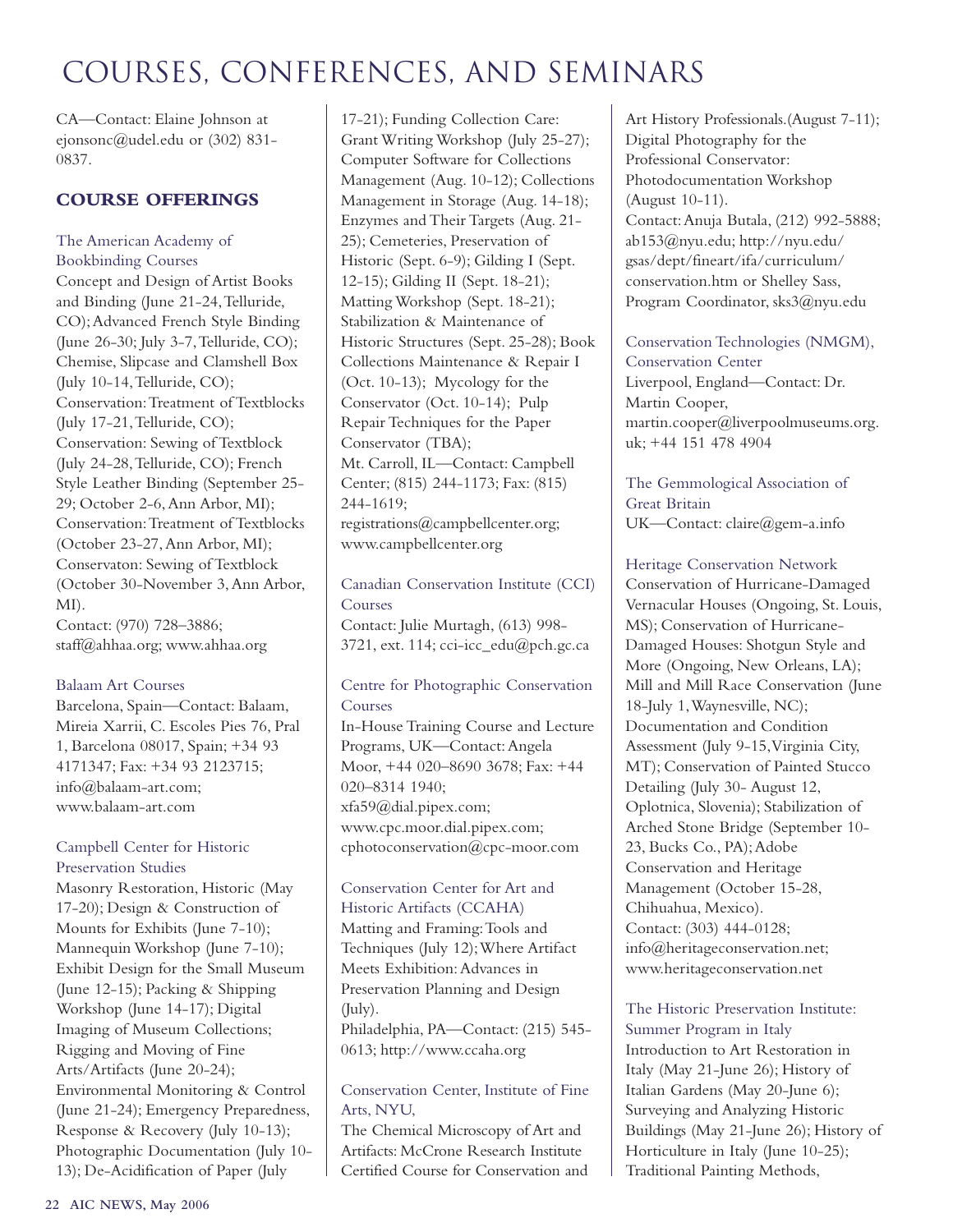Deterioration Factors and Restoration Techniques (July 2-August 7); Preservation Theory and Practice in Italy (July 2-August 7). Contact: Lisa Muccigrosso, lisa.mucci@gmail.com;Willaim Krueger, wk1313@juno.com; Max Cardillo, mcard@uwm.edu; www.sangeministudies.info

Illinois Digitization Institute at the University of Illinois Library at Urbana-Champaign, Online Courses Contact:Amy Maroso, Project Coordinator, 452 Granier Engineering Library Information Center, 1301 W. Springfield Ave., Urbana, IL 61801; maroso@uiuc.edu; http://images.library.uiuc.edu/projects/idi

International Centre for the Study of the Preservation and Restoration of Cultural Property (ICCROM), Courses:

Third International Course on the Conservation of Modern Architecture (May 13-June 9, Helsinki, Finland); The 12th International Course on Wood Conservation Technology (May 27-July 7, Oslo, Norway; International Course on Conservation of Japanese Paper (September 11-30, Tokyo, Japan); Reducing Risks to Collections (October 16-27, Ottawa, Canada); Sharing Conservation Decisions (October 16-November 10, Rome, Italy).

Contact: ICCROM,Via di San Michele 13, I-00153 Rome, Italy; +39 06 585531; iccrom@iccrom.org; www.iccrom.org

#### International Academic Projects, Courses:

Making High Quality Resin Replicas (May 29-June 2, Denmark); Making High Quality Electroform Replicas (June 12-16, Denmark); Advanced Light Microscopy of Pigments (June 19-23, London); Cross-Sections of Paint Layers (June27-30, London); Identification of Paper Workshop (July 3-4, London); Pigments and the

Polarising Microscope (July 3-7, Somerset); Conservation of Photographs (July 4-6, London); Identification of Wood in Furniture (July 10-14, London); Packing, Handling,Transport and Storage of Museum Objects (July 12-14, Birmingham); Cleaning Painted Surfaces (July17-21, London); Mounting Museum Objects for Display (July 18-20, Bristol); Preservation of Medieval Books (July 24-August 25, Italy); Chemistry for Conservators (correspondence course, September-December); Conservation of Mosaics (October, Greece); Conservation of Glass (October 16-20, Corning, NY). Contact: James Black, Coordinator, International Academic Projects, 6 Fitzroy Square, London W1T 5HJ, United Kingdom; +44 207 380 0800; Fax: +44 207 380 0500; jb@acadmicprojects.co.uk; www.academicprojects.co.uk

The Laboratory Safety Institute Seminars and Workshops Nationwide—Contact: LSI, (800) 647–1977; Fax: (800) 303–4289; labsafe@aol.com; www.labsafety.org

Lascaris Conservation of Works of Art Halkida, Evia Island, Greece—Contact: Mihail Larentzakis-Lascaris, Iatridou and Avanton 27, P.O. Box 19172, 34100 Chalkida, Greece;Tel/Fax: +30/22210/21981; m\_lascaris@yahoo.gr; www.laskarisml.gr

Midwest Art Conservation Center Contact: Melinda Markell, Field Services Coordinator, 2400 Third Avenue South, Minneapolis, MN 55408; (612) 870–3128; UMCA@aol.com

Multimodal Hazardous Materials Transportation Training Seminar Various locations and dates—Contact: Suezett Edwards, U.S. Department of Transportation, (202) 366–4863

National Preservation Institute Emergency Action Planning for Historic Properties (May 16-17, Alexandria,VA); Native American Cultural Property Law (May 16-18, Sacramento, CA); Section 106:An Introduction (May 16-18, Madison); WI GIS: Practical Applications for Cultural Resource Projects (May 23- 24, Harpers Ferry,WV); Section 106: An Introduction (May 23-25, Lincoln, NE); Consultation and Protection of Native American Sacred Lands (May 24-25, Portland, OR); GIS: Practical Applications for Cultural Resource Projects (May 25-26, Harpers Ferry, WV);Archaeological Curation, Conservation and Collections Management (September 11-14, Seattle,WA); GIS: Practical Applications for Cultural Resource Projects (September 12-13, Sacramento, CA); Historic Landscapes: Planning, Management and Cultural Landscape Reports (September 12-13, Madison,WI); Section 106:An Introduction (September 12-14, Salt Lake City, UT); Section 106: How to Negotiate and Write Agreements (September 12-14,Anchorage,AK); Emergency Action Planning for Historic Properties (September 13-14, Madison,WI); GIS: Practical Applications for Cultural Resource Projects (September 14-15, Sacramento, CA); Cemetery Preservation (September 18-19, Washington, DC); Cemetery Landscapes:A Practical Guide to Care and Maintenance (September 20, Washington, DC); Section 106:A Review for Experienced Practitioners (September 25-26, Denver, CO); Native American Cultural Property Law (September 26-28, Santa Fe, NM); Consultation and Protection of Native American Sacred Lands (September 27-28, Denver, CO); Historic Structures Reports (October 17, Columbia, SC); Cemetery Preservation (October 17-18, Phoenix,AZ); Digital and Traditional Photography of Cultural Resources (October 17-18,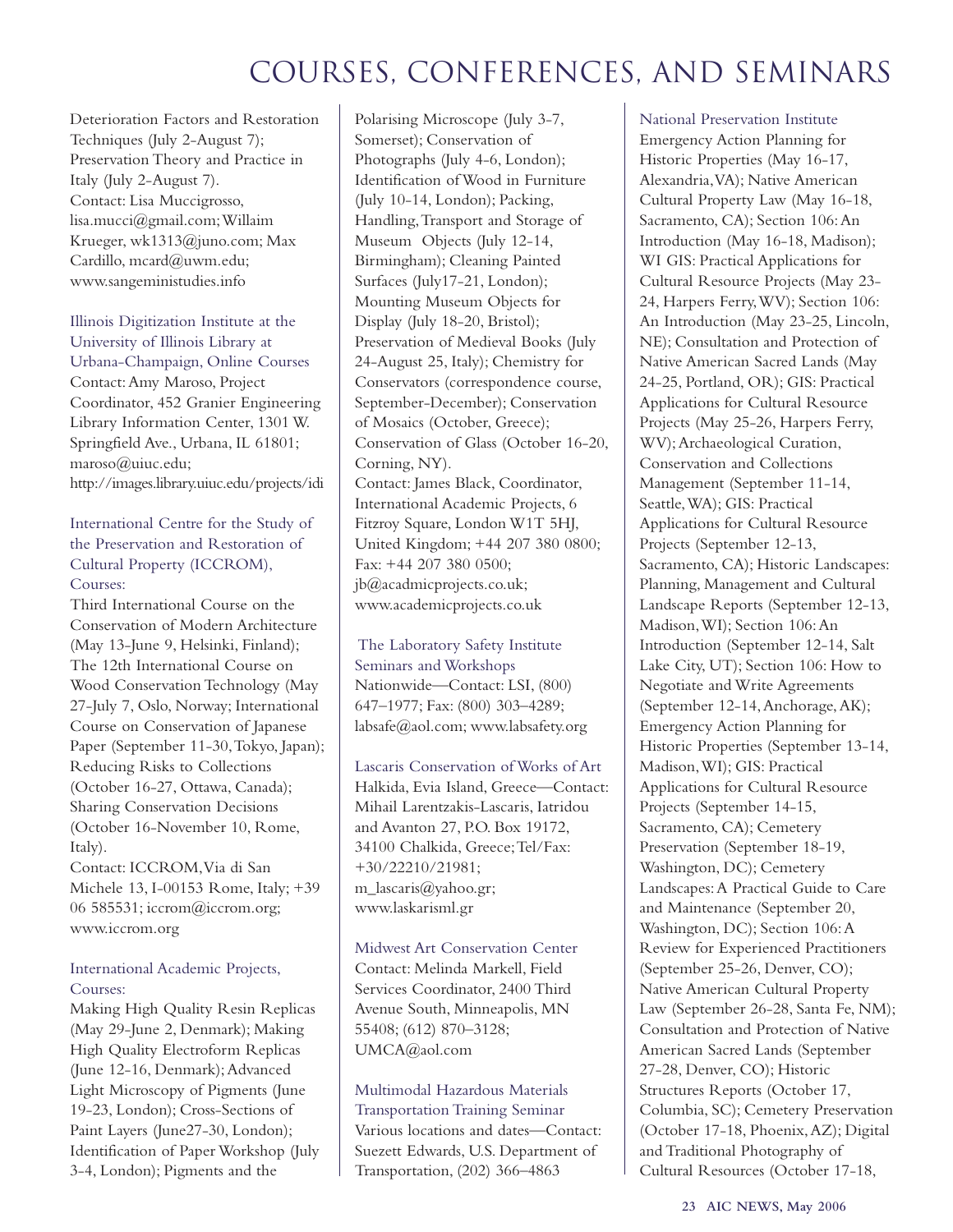Washington, DC); Identification and Evaluation of Mid-20th Century Buildings (October 17-18, Portland, OR); Section 106:An Introduction (October 17-19, Sacramento, CA); Preservation Maintenance: Understanding and Preserving Historic Buildings (October 18-19, Columbia, SC); Section 4(f) Compliance for Transportation Projects (October 18- 19,Washington, DC); Cemetery Landscapes:A Practical Guide to Care and Maintenance (October 19, Phoenix,AZ); Section 106: How to Negotiate and Write Agreements (October 23-25, Madison, WI); NAGPRA and ARPA: Applications and Requirements (October 26-27, Madison,WI); Integrating Cultural Resources in NEPA Compliance (November 14-15, San Diego, CA); Section 106:An Introduction (November 14-16,Washington, DC); The Secretary of the Interior's Standards:Treatment Considerations (November 15-16, Greensboro, NC); Conflict Resolution and Negotiation Tools for Cultural and Natural Resource Projects (December 4-6, Honolulu, HI); Section 106: How to Negotiate and Write Agreements (December 4-6, San Diego, CA); Historic Landscapes: Planning, Management, and Cultural Landscape Reports (December 5-6, Santa Fe, NM); Decision Making for Cultural and Natural Resources in the Legal Environment (December 5-7, San Diego, CA); Identification and Management of Traditional Cultural Places (December 7-8, San Diego, CA).

Note: Scholarships available for select seminars through the National Endowment for the Arts. Contact: Jere Gibber, Executive Director; National Preservation Institute, P.O. Box 1702,Alexandria,VA 22313; (703) 765–0100; Fax: (703) 768–9350; info@npi.org; www.npi.org

Northern States Conservation Center Online Courses Contact: Helen Alten, helen@collectioncare.org; register at MuseumClasses.org

Pacific Northwest Preservation Management Institute Course Series Seattle,WA––Contact: Gary Menges, menges@u.washington.edu; Steven Dalton, dalton@nedcc.org; or Lori Foley, lfoley@nedcc.org; www.nedcc.org

Preservation Management Institute Contact: Karen Novick, (732) 932- 7169; http://scils.rutgers.edu/pds/ pmi.jsp

Rutgers University School of Communication, Information and Library Studies' Biennial Preservation Management Institute Contact: Karen Novick, Rutgers University, 4 Huntington St., New Brunswick, NJ 08901-1071; (732) 932–7169; Fax: (732) 932–9314; http://scils.rutgers.edu/pds/pmi.jsp

#### SOLINET Courses

Varied locations—Contact: SOLINET, 1438 West Peachtree St., Suite 200, Atlanta, GA 30309; (404) 892–0943; Fax: (404) 892–7879;Vanessa Richardson, (800) 999–8558, vanessa\_richardson@solinet.net; www.solinet.net

#### West Dean College Courses:

Conservation and Repair of Plasters and Renders (May 15-18);The Ecological Management of Historic Buildings and Sites (June 12-15); Conservation of Wax Objects (June 20-23), Cleaning Masonry Buildings (June 26-29); Conservation of Plastics (June 18-21). Chichester, UK—Contact: Liz Campbell,Administrator, c/o West Dean College,West Dean, Chichester, West Sussex, PO18 0QZ;Tel: +44 1243 818219; liz.campbell@westdean.org.uk; www.westdean.org.uk

Weymouth College Foundation Degree in Applied Architectural Stonework and Conservation Weymouth, United Kingdom www.weymouth.ac.uk

#### Worcester Polytechnic Institute & Higgins Armory

Worcester, MA––Contact: Cristina Bauer, Internal Project Coordinator, Higgins Armory Museum, 100 Barber Avenue,Worcester, MA 01606–2444; (508) 853–6105 ext. 23; Fax: (508) 852–7697; cbauer@higgins.org; www.wpi.edu/+mcsi

AIC Professional AIC Development is at Work for You!

The AIC logo in the calendar indicates workshops funded or co-sponsored by the FAIC endowment for professional development. Most events are handson, treatment-oriented workshops ranging from one to five days in length, and are offered at affordable prices. Check the Professional Development section of the AIC website (www.aic-faic.org) for full details, updates, and registration materials, or call (202) 452–9545, ext. 12.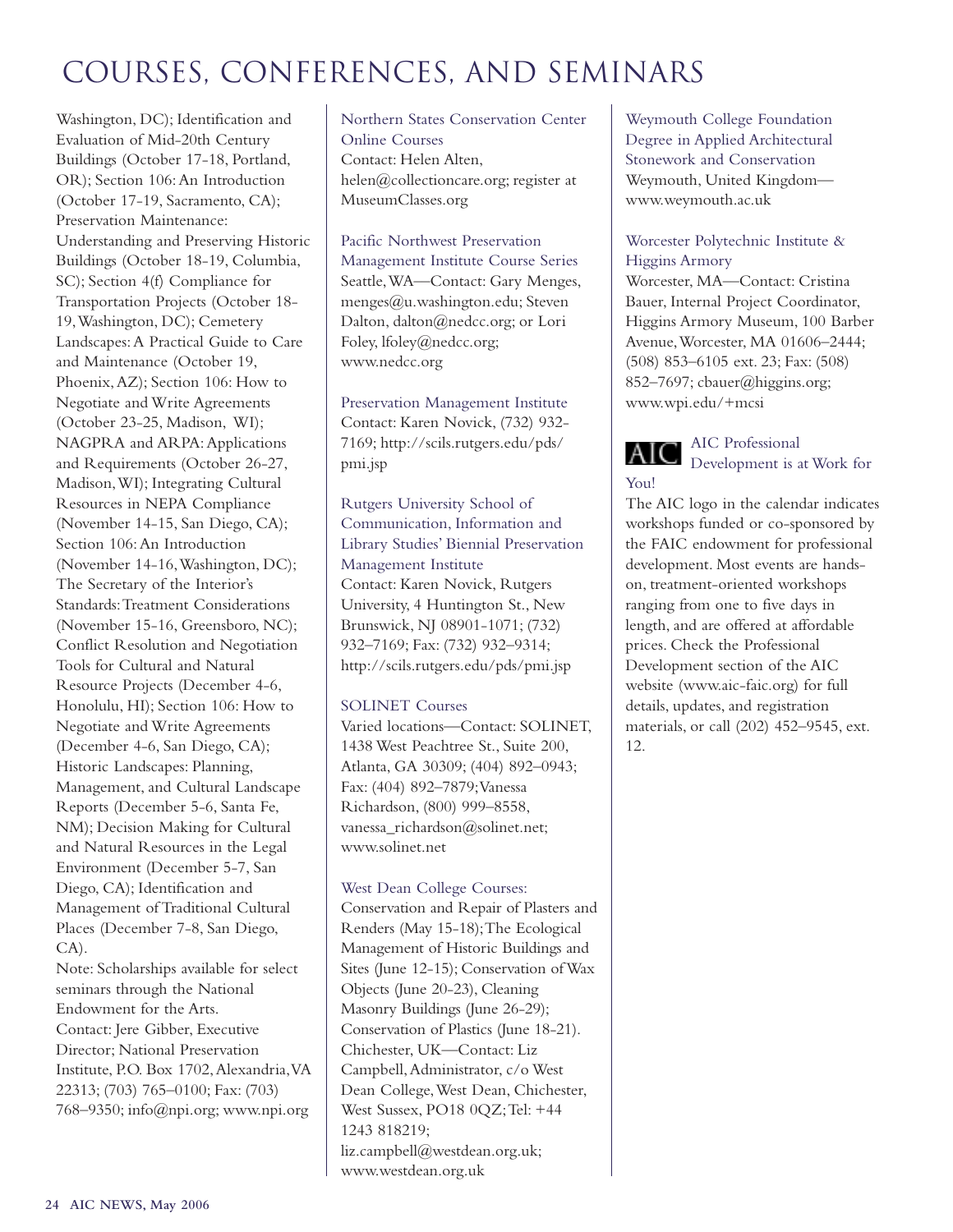### Positions, Internships, and fellowships

#### **STATE OF ILLINOIS Architect of the Illinois Capitol**

Salary: \$80,000 — \$100,000 Location: Springfield, Illinois Type: Full Time — Experienced

The Architect of the Capitol is responsible for developing and implementing a long-range master plan for the Illinois State Capitol Complex. The person will address the improvement, construction, historic preservation, restoration, maintenance, repair, and landscaping needs of the State Capitol Complex. On-going projects include construction of a new office building and restoration and renovation of the Capitol Building.

Requirements: Successful candidate must become an Illinois Licensed Architect and must have 5 years' experience in architecture and/or historic preservation. Candidates seeking a long-term appointment are preferred for this non-partisan position.

Mail:

Office of the Architect of the Capitol 602 Stratton Building Springfield, IL 62706 E-mail: suef@ilga.gov

#### **SAINT LOUIS ART MUSEUM**

#### **Conservator of Paper**

The Saint Louis Art Museum seeks a conservator of paper who will responsible for the care and treatment for all works on paper in the collections, including over 13,000 works in the Dept of Prints, Drawings and Photography.The candidate should have a degree from a recognized conservation program or its equivalent.A minimum of eight years conservation experience in paper is required, and ten years is strongly preferred. Knowledge of photography conservation is a plus.The position includes the supervision of a conservation technician. Candidate must have the ability to work collaboratively with excellent

oral and written skills.The museum offers excellent benefits including travel. Position and salary will be based upon the successful candidate's qualifications and experience.

The Saint Louis Art Museum (www.slam.org) is one of the top ten comprehensive art museums in America, based on the scope and quality of its collection.The museum has four modern conservation labs in the areas of objects, paintings, paper and textiles.Applications will be accepted until the position is filled. Informal inquires can be directed to Zoe Perkins, Administrative Head of Conservation, (314) 655-5271, zap@slam.org.

To apply please submit a letter of application, as resume, the names and telephone numbers of three professional references, and three conservation treatment examples to:

> Saint Louis Art Museum Attn: Human Resources Department One Fine Arts Drive, Forest Park St. Louis, MO 63110-1380 Fax: (314) 721-6172 E-mail: jhawkins@slam.org EOE

#### **BALTIMORE MUSEUM OF ART**

#### **Assistant Objects Conservator**

The Baltimore Museum of Art is seeking applications for the position of Assistant Objects Conservator.Working under the direction of the Director of Conservation and the Objects Conservator, the Assistant Objects Conservator will work collaboratively with the Museum's staff to preserve and care for 3 dimensional works of art.The BMA's broad collection includes important examples of European and American sculpture, furniture, and decorative arts.The Museum also has significant collections of Asian,African, Native American, and Oceanic art.

The Assistant Objects Conservator is responsible for examination, documentation, and treatment of a wide variety of objects of both organic and inorganic composition, including metal, wood, glass, stone, ceramic, bone, and other materials.The Assistant Objects Conservator coordinates and undertakes the maintenance of outdoor sculpture in The Museum's sculpture garden.The Assistant Conservator also coordinates an Integrated Pest Management program for The Museum's galleries and storage areas.The Assistant Objects Conservator also participates in museum wide preservation activities, such as the maintenance, handling, and transporting of 3 dimensional works of art within exhibition and in storage areas.

A Master's Degree from a recognized art conservation program with a specialization in objects and two years professional experience is required.The position requires advanced understanding of conservation issues and professional practices of object care and preservation, strong problem-solving skills, and the ability to communicate effectively with Museum colleagues and the public. Candidates are sought who can successfully organize different projects and deadlines simultaneously. Salary is competitive, commensurate with experience and includes full benefits. Please submit a resume and letter of interest to:

> Thomas Primeau, Director of Conservation The Baltimore Museum of Art 10 Art Museum Drive Baltimore, Maryland 21218 E.O.E.

#### **THE MENIL COLLECTION, HOUSTON,TEXAS**

#### **Andrew Mellon Fellowship in Painting Conservation**

The Menil Collection is pleased to offer a fellowship in painting conservation, supported by the Andrew W. Mellon Foundation.The term of the fellowship is one year with the possibility of renewal.The fellowship will provide an opportunity for the conservator to participate in all departmental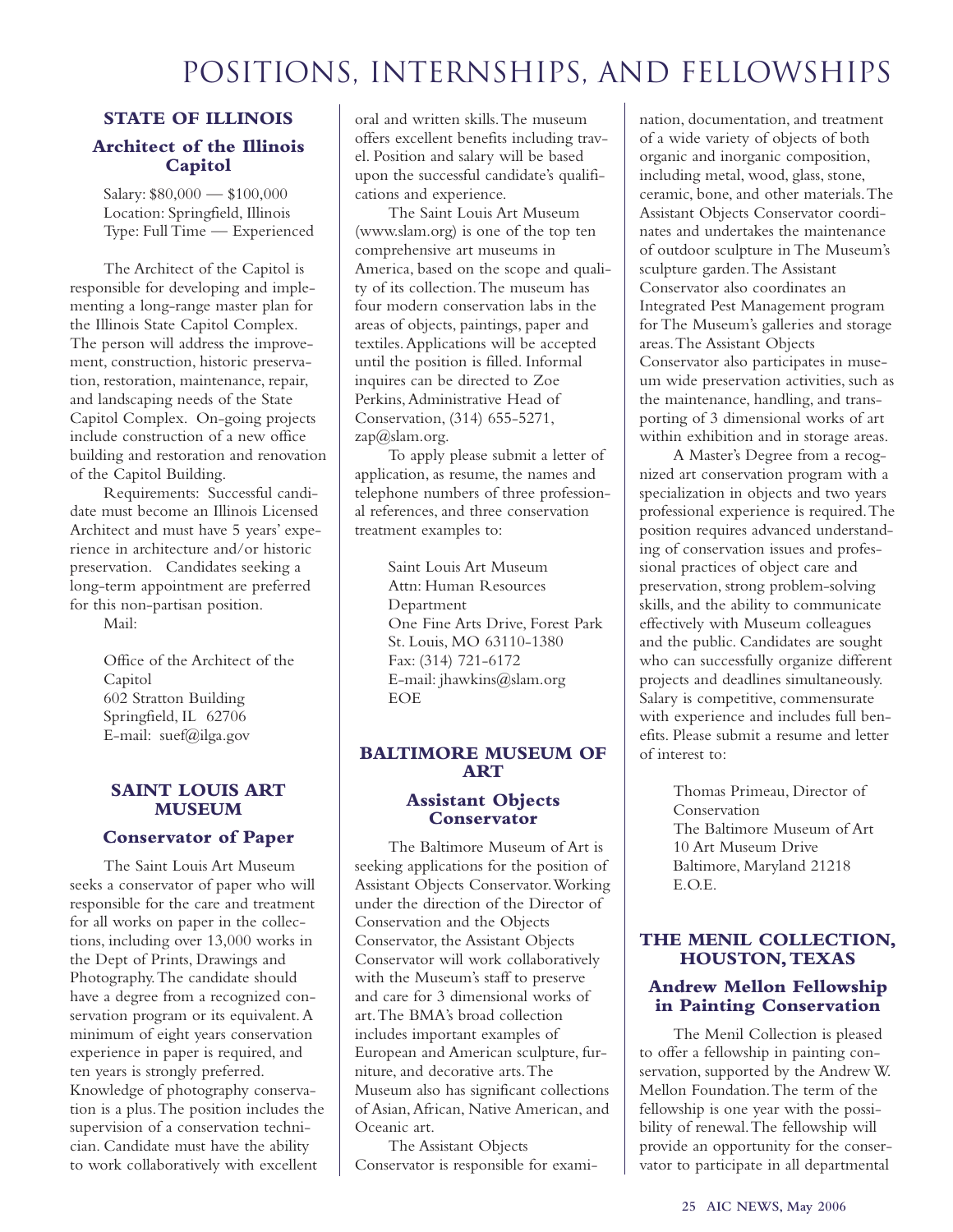## Positions, Internships, and fellowships

activities associated with a diverse and distinguished collection that includes significant holdings of 20th century and contemporary art.As an integral part of the department, the candidate must have an interest in the variety of issues associated with the study, documentation, and care of such a collection.

The fellowship will commence in the fall of 2006.The stipend is \$29,000 with benefits, including health, dental, and vacation; generous travel funds are available. Candidates should be recent graduates of a recognized training program or have equivalent experience and they should have excellent communication skills.Applications should include a curriculum vitae with e-mail address and telephone number(s), a letter of intent, and three letters of recommendation.These should be sent to Elizabeth Lunning, Chief Conservator, The Menil Collection, 1511 Branard St., Houston,Texas 77006 USA.

#### **NATIONAL GALLERY OF ART, CONSERVATION DIVISION**

#### **William R. Leisher Memorial Fellowship for Research and Treatment of Modern Paintings**

The conservation division of the National Gallery of Art is offering a painting conservation fellowship supported by the Andrew W. Mellon Foundation.The three-year fellowship commences in July 2006 and includes a \$28,000 stipend annually plus \$2,000 each year for travel and research.The fellowship will be devoted to conservation examination, maintenance, and treatments of the collection of modern and contemporary paintings and research on related artists' materials. The fellow will be expected to produce a publishable paper based on research completed during the fellowship award period. Lectures, symposia and informal discussions contribute to the fellowship program, in addition to the significant resources of the Gallery, including the library, the photographic archives and the scientific research department.

Graduates from recognized training programs or candidates with equivalent training will be considered. Applicants should have no more than five years of work experience.A proven record of research and writing ability as well as English language skills are required. Fellowships are awarded without regard to age, sex, nationality, or race. Selected finalists who are not United States citizens must provide proof of their own health insurance coverage during the fellowship period.

Interested candidates must submit the following material:Transcripts of both undergraduate and graduate courses of academic study; (although official transcripts are preferred, unofficial copies are accepted) A curriculum vitae including basic biographical information, current and permanent addresses, and telephone numbers;A short state-

ment of the applicant's interests and intent in applying for the fellowship; Offprints of any publications or lectures; Two supporting letters of recommendation from conservation professionals familiar with the candidate's work and one letter of personal reference. (sent directly to the address below)

The material should be postmarked with a return address no later than 30 June 2006 and sent to:

> Michael Skalka, Conservation Administrator National Gallery of Art 2000B South Club Drive Landover, MD 20785 E-mail address for inquiries only: m-skalka@nga.gov

Formal applications must be postmarked and mailed.

After a preliminary selection, final candidates may be invited for an interview.A portfolio of conservation treatments and research should be presented by the candidate at the interview. All applicants will be notified by 30 July 2006 of the decision of the selection committee for an early September starting date.

## **AIC NEWS ONLINE JOBS**

**Now you won't miss out on positions that become available between issues of** *AIC News***. If you're a job seeker you can now find job openings on the AIC Web site at http://aic.stanford.edu/news/ onlinejobs.html.**

**If you're an employer you have two new options: you can advertise an open position in both** *AIC News* **and AIC News Online Jobs or, if a job opens up between issues of the newsletter, you can post the position on AIC News Online Jobs.**

**There are now two keys to an effective job search in the conservation field:** *AIC News* **and AIC News Online Jobs. Contact Ruth Seyler at (202) 452-9545 x18 or rseyler@aic-faic.org for more information.**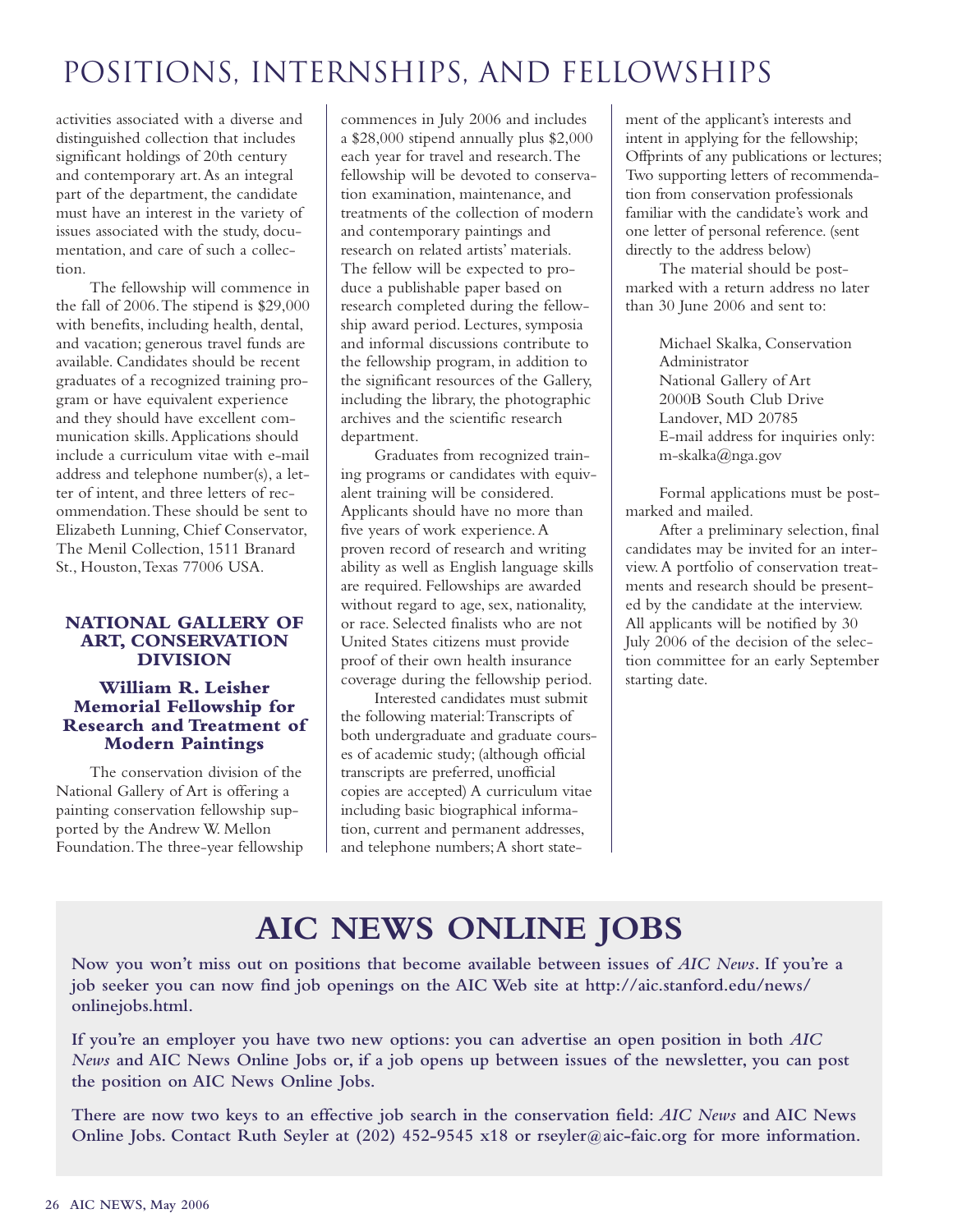



We think you might have to go to Japan to beat our selection of Japanese papers for fine art and conservation. But that's just our opinion.

HIROMI paper

> 2525 Michigan Ave. Bergamot Station-G9, Santa Monica, CA 90404

Toll Free: 1-866-HP WASHI Phone: (310) 998-0098 Fax: (310) 998-0028

washi@hiromipaper.com www.hiromipaper.com

### Sample books and catalogs available.

image on the left : Hironaga Hamada at the vat forming sheets of Tengucho.